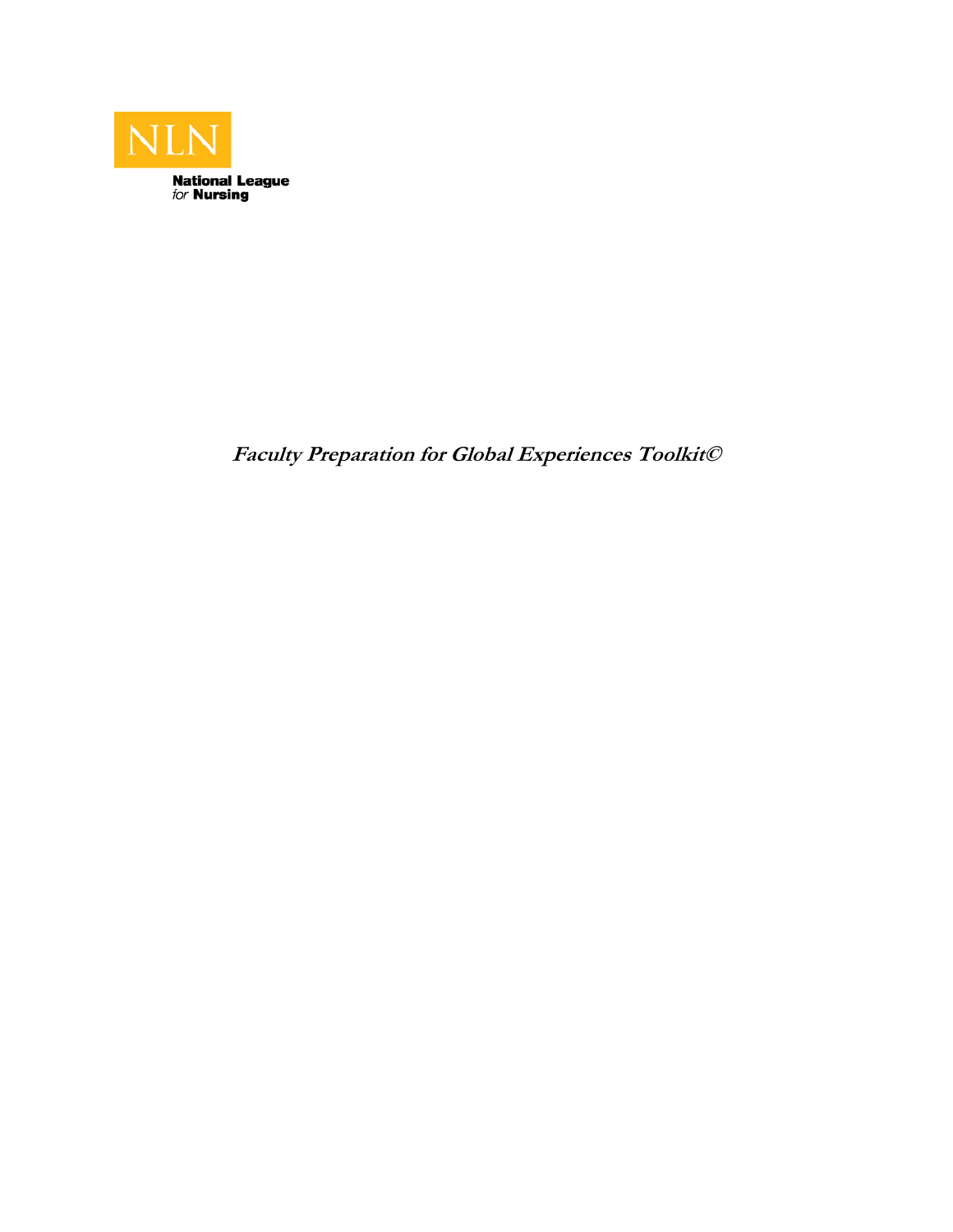This toolkit is an initiative of the International Nursing Education, Services, and Accreditation (INESA) joint taskforce of the National League for Nursing and the National League for Nursing Accrediting Commission. INESA was formed in 2004 to provide leadership in bringing together the community of nurse educators from around the world to address and influence issues related to (a) quality nursing education including accreditation; (b) the preparation and ongoing development of faculty; and (c) advancement of the science of nursing education.

## **INESA Members**

## *NLN*

Co-Chair: Linda Samson, PhD, RN, BC, CNAA Co-Chair: Jane F. Sumner, PhD, RN, PHCNS, BC Daria U. Amato, MSN, RN, CNE G. Elaine Patterson, EdD, FNP-C, RNC Yu (Phillip) Xu, PhD, RN, CTN, CNE, FAAN NLN Board of Governors Liaison: Cathleen M. Schultz, PhD, RN, CNE FAAN NLN Lead Consultant: Virginia Adams, PhD, RN NLN Staff Liaison: Janice Brewington, PhD, RN, FAAN NLN ExOfficio: Beverly L. Malone, PhD, RN, FAAN *NLNAC*  Joyce Barra, PhD, RN Nancy Phoenix Bittner, PhD, RN, CCRN NLNAC Chair, Board of Commissioners: Elizabeth H. Mahaffey, PhD, RN NLNAC Vice-Chair, Board of Commissioners: Dala J. DeWitt, MS, RN NLNAC Ex-Officio, Staff: Sharon Tanner, EdD, RN

### **Toolkit Committee**

Daria U. Amato, MSN, RN, CNE Joyce Barra, PhD, RN G. Elaine Patterson, EdD, FNP-C, RNC Shannon E. Perry, PhD, RN, FAAN Jane F. Sumner, PhD, RN, PHCNS, BC Virginia W. Adams, PhD, RN, Consultant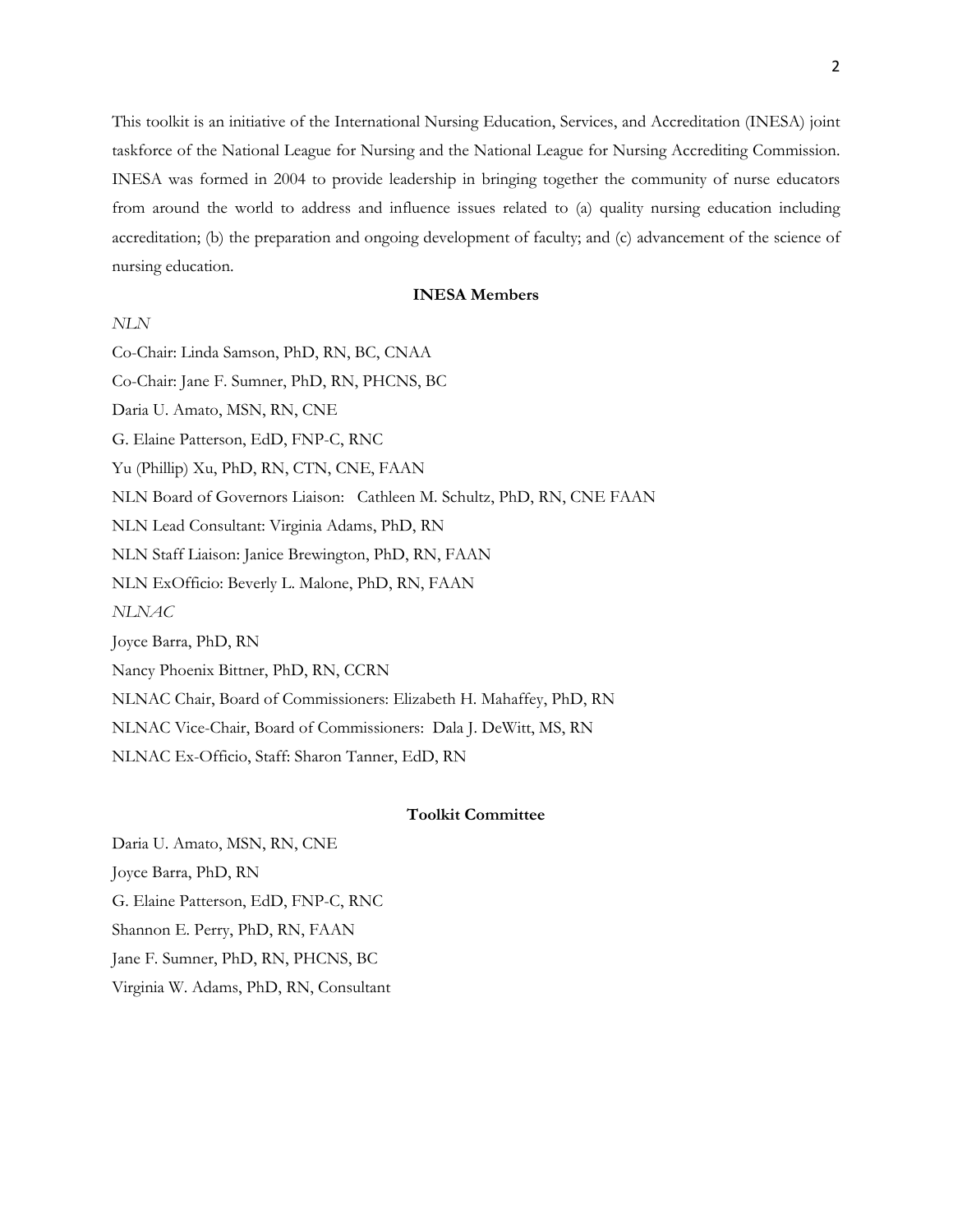| International Nursing Education, Services, and Accreditation (INESA) |                                                                                 | 2  |
|----------------------------------------------------------------------|---------------------------------------------------------------------------------|----|
| <b>INESA</b> Members                                                 |                                                                                 | 2  |
| <b>Toolkit Committee Members</b>                                     |                                                                                 | 2  |
| Introduction                                                         |                                                                                 | 5. |
| Section One: Overview                                                |                                                                                 | 6  |
| Faculty Roles in Global Activities                                   | 6                                                                               |    |
|                                                                      | Practical Considerations in International Education Exchanges and Collaboration | 7  |
| Issues and Perspectives                                              |                                                                                 | 7  |
| Latest developments in nursing<br>a.                                 |                                                                                 | 7  |
| Opportunities to develop faculty<br>b.                               |                                                                                 | 8  |
| Promoting the home institution<br>c.                                 |                                                                                 | 8  |
| Integration into the global nursing community<br>d.                  | 8                                                                               |    |
| Ethics involved in exchanges and collaboration<br>e.                 |                                                                                 | 9  |
| Awareness of cultural values and beliefs<br>f.                       |                                                                                 | 9  |
| Mutuality<br>g.                                                      |                                                                                 | 9  |
| General Guidelines for International Exchanges and Collaboration     | 10                                                                              |    |
| a.Win-Win Mindset                                                    |                                                                                 | 10 |
| b. Being a Student before Being a Teacher                            |                                                                                 | 10 |
| c. Political Awareness                                               |                                                                                 | 10 |
| <b>Frequently Asked Questions</b>                                    |                                                                                 | 11 |
| Resources                                                            |                                                                                 | 11 |
| Section Two: Considerations Prior to Travel Abroad                   |                                                                                 | 12 |
| <b>Faculty Role</b>                                                  |                                                                                 | 12 |
| Issues and Perspectives                                              |                                                                                 | 12 |
| Selecting a country<br>a.                                            |                                                                                 | 12 |
| b.                                                                   | Assessment of the country selected for international experience13               |    |
| Working with an interpreter<br>c.                                    |                                                                                 | 13 |
| Passport<br>d.                                                       |                                                                                 | 14 |
| Immunizations<br>e.                                                  |                                                                                 | 14 |
| Contact information<br>f.                                            |                                                                                 | 14 |
| Frequently Asked Questions                                           | 14                                                                              |    |
| Resources                                                            |                                                                                 | 15 |
| Section Three: Pre-Departure Preparation                             | 16                                                                              |    |

# **Table of Contents**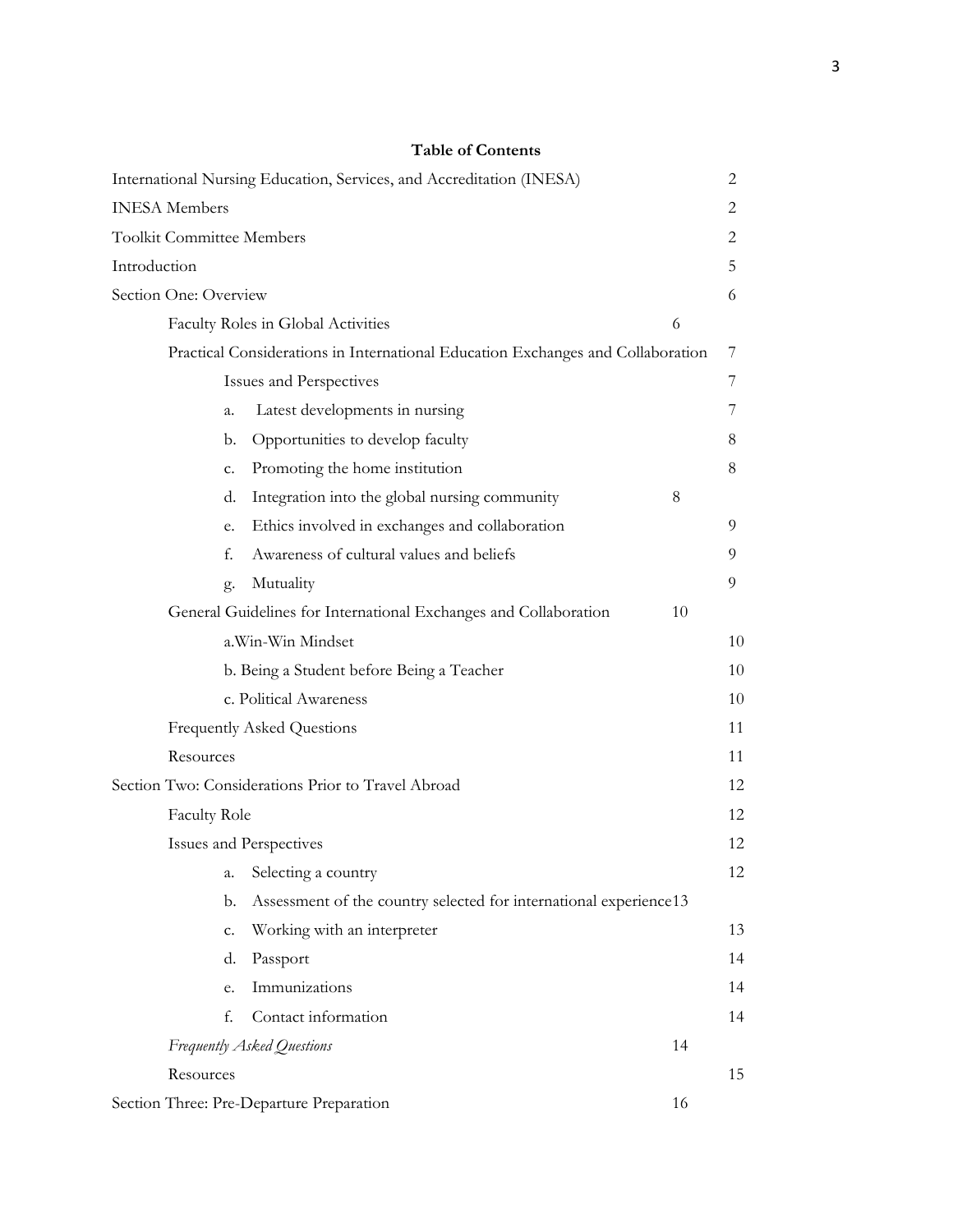| Contingencies and flexibility                                | 17 |
|--------------------------------------------------------------|----|
| Packing for International Travel                             | 17 |
| Frequently Asked Questions                                   | 18 |
| Resources                                                    | 19 |
| Traveling to Europe<br>a.                                    | 20 |
| Traveling to China<br>b.                                     | 21 |
| Traveling to Africa<br>c.                                    | 21 |
| Resources for Packing                                        | 21 |
| Section Four: Recommendations upon Arrival in a Host Country | 22 |
| <b>Faculty Role</b>                                          | 22 |
| Issues and Perspectives                                      | 22 |
| Currency and credit cards<br>a.                              | 22 |
| Taxes and customs<br>b.                                      | 23 |
| Frequently Asked Questions                                   | 23 |
| Resources                                                    | 24 |
| Section Five: Debriefing Upon Return to the USA              | 25 |
| <b>Faculty Role</b>                                          | 25 |
| Issues and Perspectives                                      | 25 |
| Post travel report<br>a.                                     | 25 |
| Planning next visit<br>b.                                    | 26 |
| Inviting international visitors to the US<br>c.              | 26 |
| Resources                                                    | 26 |
| Bibliography                                                 | 27 |
| Weblinks                                                     | 27 |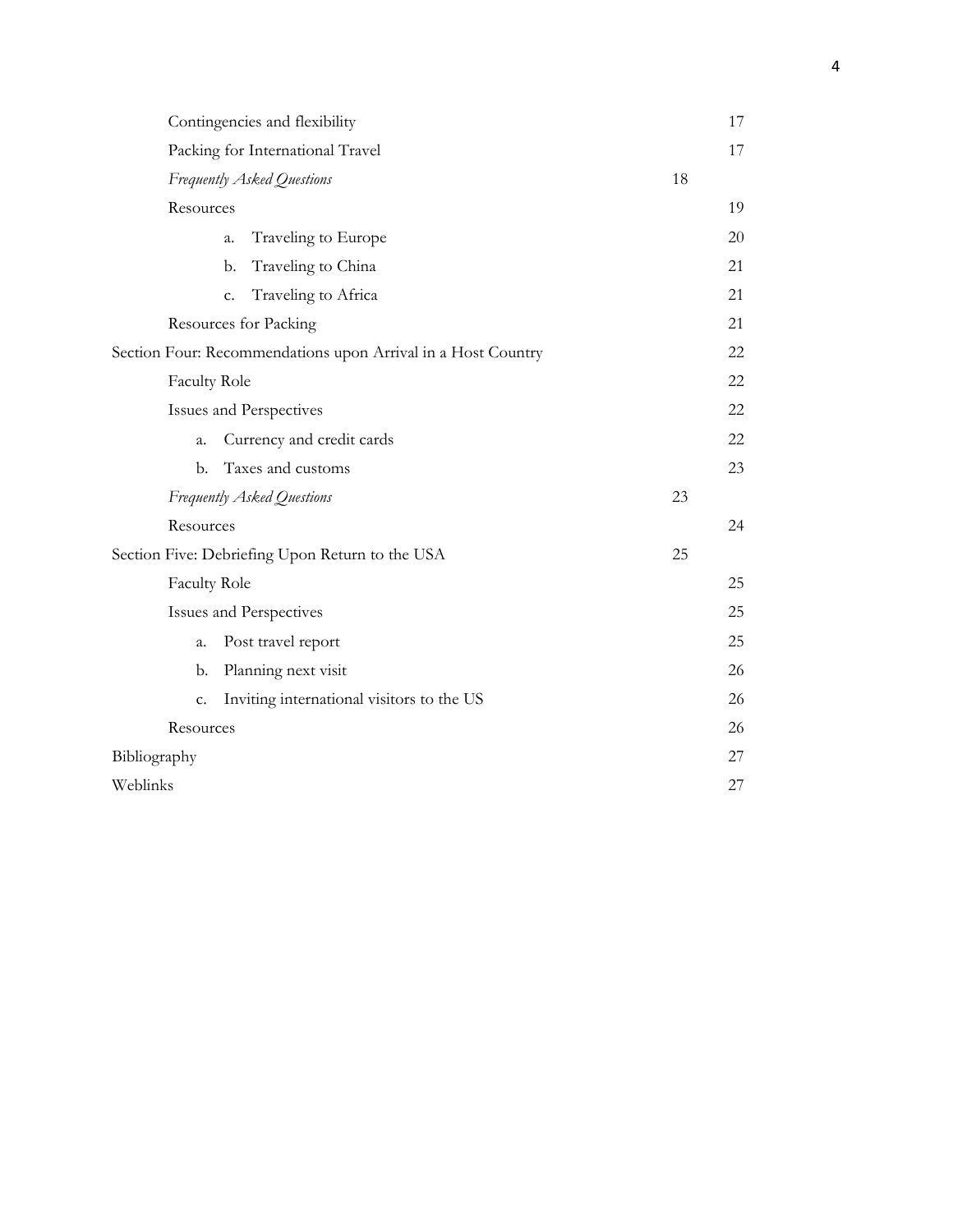## **Introduction**

In an age of globalization and interdependence characterized by international flow of goods and services, there exists the free exchange of ideas through the Internet. Distance and time are no longer barriers for human activities, including international education exchanges and collaboration. There is increasing importance placed on understanding and integrating concepts of trans-culturalism and diversity into postsecondary education by the United States (US) government and collegiate administrators. Since 1998, the US Agency for International Development (USAID) Higher Education Development (HED) has created over 300 university partnerships involving more than 190 US colleges and universities from 44 states and the District of Columbia (www.usaid.gov).

While international relationships and study abroad opportunities are very common in the arts and humanities, such opportunities are also becoming more common in nursing and allied health. Nursing faculty initiate global activities for many reasons, for example personal interest, encouragement of school administrators, community/public health course expansion, or implementation of global service learning. Opportunities for nursing faculty may be educative, consultative, research, or for clinical experiences. For students, the opportunities may be service, practice, or education. Moreover, graduate students have opportunities for research. In many countries, there is also interest in the accreditation of nursing education programs. The National League for Nursing Accrediting Commission (NLNAC) can assist faculty in these nursing education programs to address accreditation standards that accommodate a home country's needs or assist them in initiating the process of applying for NLNAC accreditation (www.nlnac.org). The National League for Nursing offers faculty development to assist in meeting or exceeding accreditation standards (www.nln.org).

Information included in this toolkit is intended to aid those in nursing education in the US who are considering international involvement. The toolkit is divided into five sections plus a bibliography and web links for additional information. At the end of each section are frequently asked questions (FAQs) and resources. Section one, the overview, details the various roles faculty may assume in a host country, such as educator, researcher, or consultant. Practical considerations to help faculty prepare for international travel and general guidelines for faculty/student exchanges and collaboration are provided. Section two discusses issues and perspectives faculty should consider prior to traveling abroad, including how to select a host country. Considerations for determining what is needed prior to departure are included. Section three includes practical recommendations for the physical preparation of traveling long distance to international countries. This section also provides some preparation for embracing or adjusting to unfamiliar customs. Section four highlights the role of faculty in a host country and emphasizes the role of visiting faculty as "guests". Section five provides debriefing tips upon returning to the US The tips include evaluating the experience, writing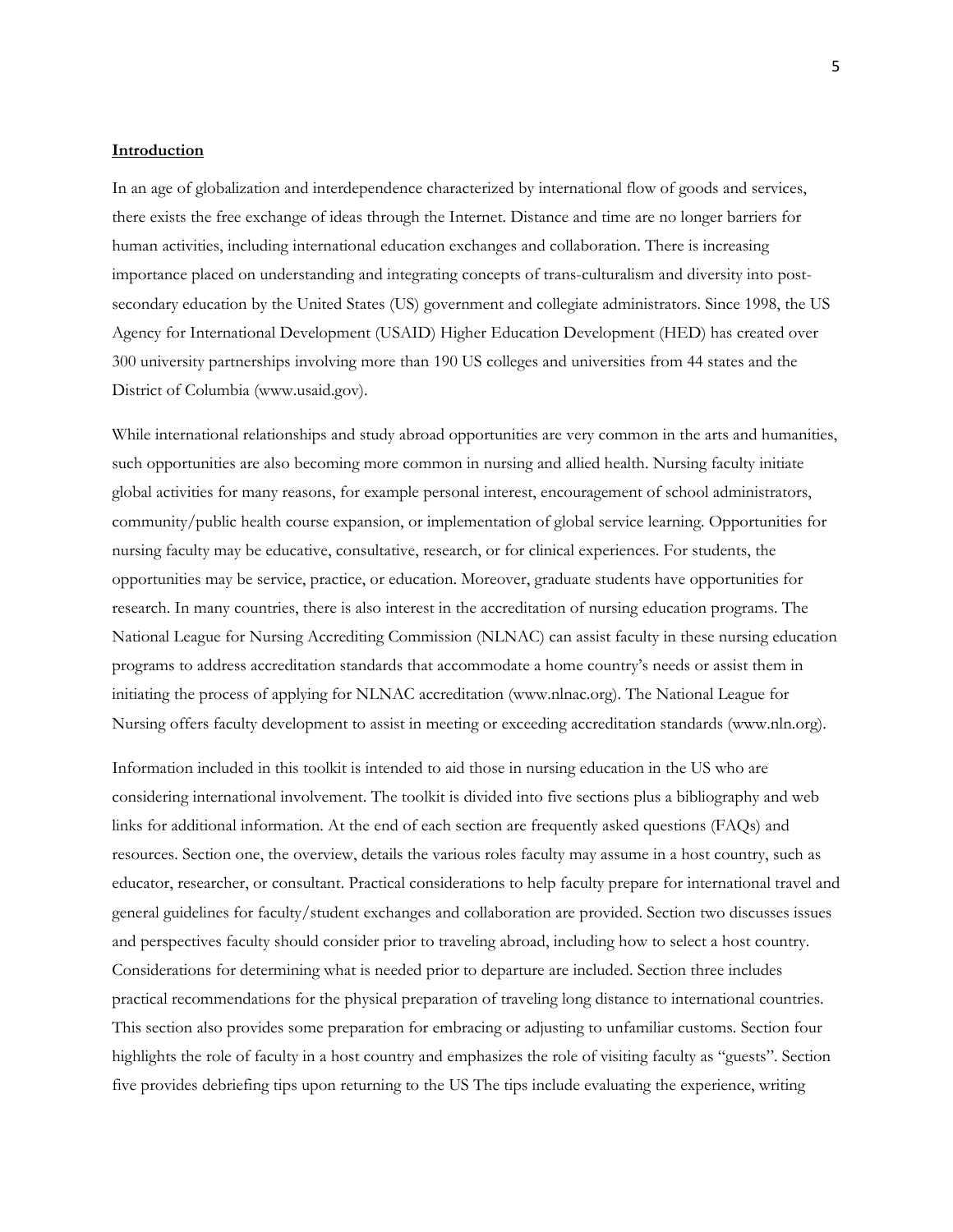about lessons learned, and designing next steps. Finally, the bibliography and web resouces sections add generic resources that may be helpful in the global experience arena.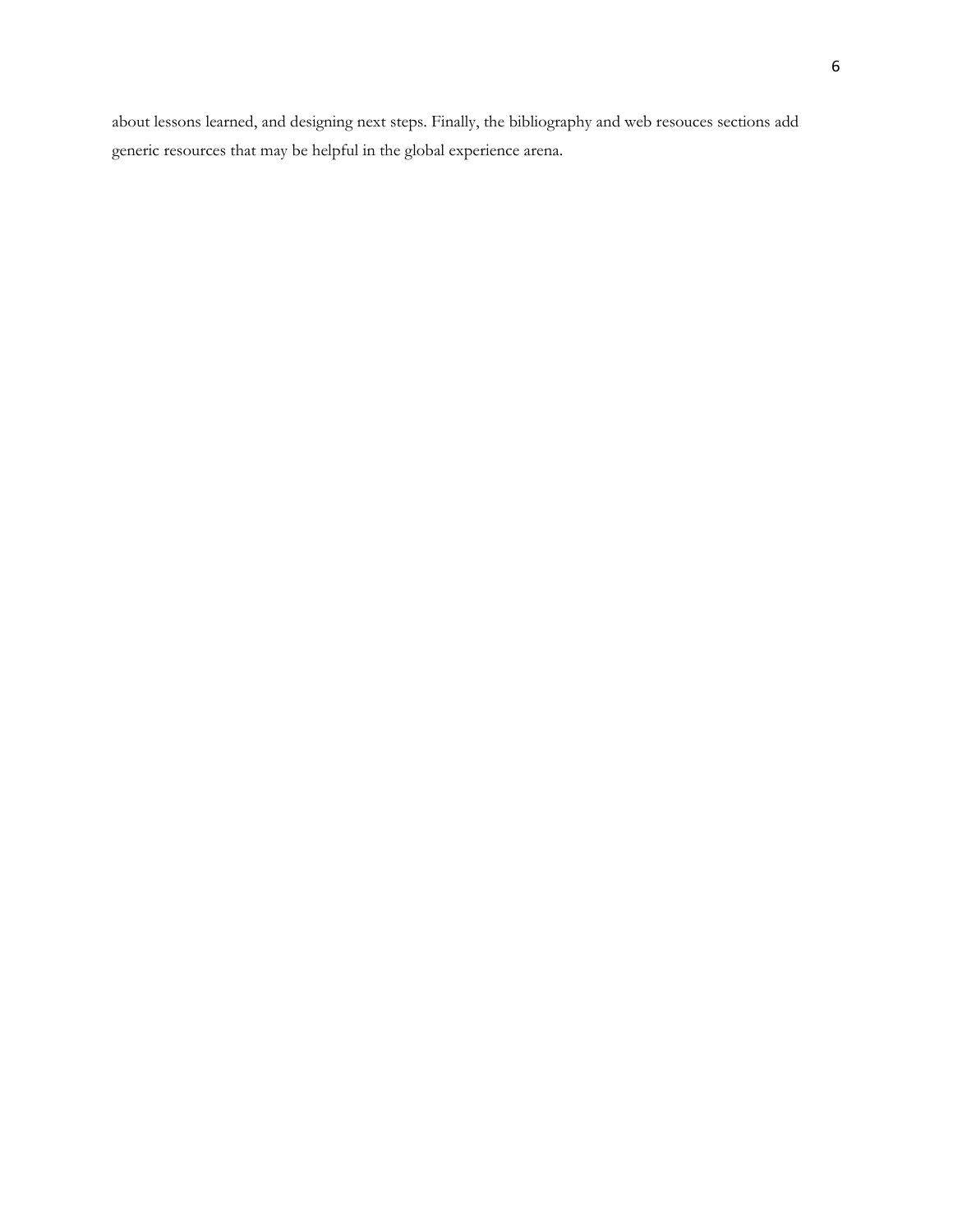### **Section One: Overview**

Social, cultural, and political systems dictate differences in beliefs, values, assumptions, and norms between and among residents in all countries. Lack of understanding of these differences may result in misunderstanding and embarrassing and troublesome situations. Further, lack of understanding of these differences may lead to outcomes that are inconsistent with or even against the original intent of both entities. Based on decades of personal and professional cross-cultural experiences, this toolkit provides some tips and advice to US students and faculty interested in engaging in international activities.

The overview highlights the various roles faculty may assume in a host country, provides practical considerations to help faculty prepare for international travel and gives some general guidelines for exchanges and collaboration. The discussion is intended to increase the awareness of Western, including American educators and scholars, of the challenges and opportunities involved in international education exchanges and collaboration. A fundamental goal of such efforts is to maximize their positive effects in order to promote global understanding, collaboration, and peace, and minimize any potential negative effects.

#### **Faculty Roles in Global Activities**

Faculty can become involved in international activities in a variety of roles. There may be encouragement by university administrators due to relationships with international colleagues or for other defined reasons. Faculty who travel to international meetings for presentations, who publish in journals and books, or who have extensive experience in curricular matters may be invited to a school of nursing. Roles may vary as a consultant in nursing education or nursing research, or to a hospital or other clinical agency as a consultant in nursing administration or as a clinician with expertise in a clinical topic.

There are different opportunities for faculty involved in research internationally. Faculty may desire to conduct cross-cultural or comparative research studies in two or more countries. Another option is to be either the principle investigator or part of a US team. In addition, the roles of an external reviewer on a dissertation or thesis completed in another country, or a reviewer for a non-American journal may be available.

Fulbright and other fellowship opportunities exist for faculty who desire global experience. The Fulbright Program is the flagship international educational exchange program sponsored by the US government and designed to increase mutual understanding between the people of the United States and the people of other countries. The Fulbright Program provides chosen participants an opportunity to study, teach and conduct research, exchange ideas, and contribute to finding solutions to shared international concerns.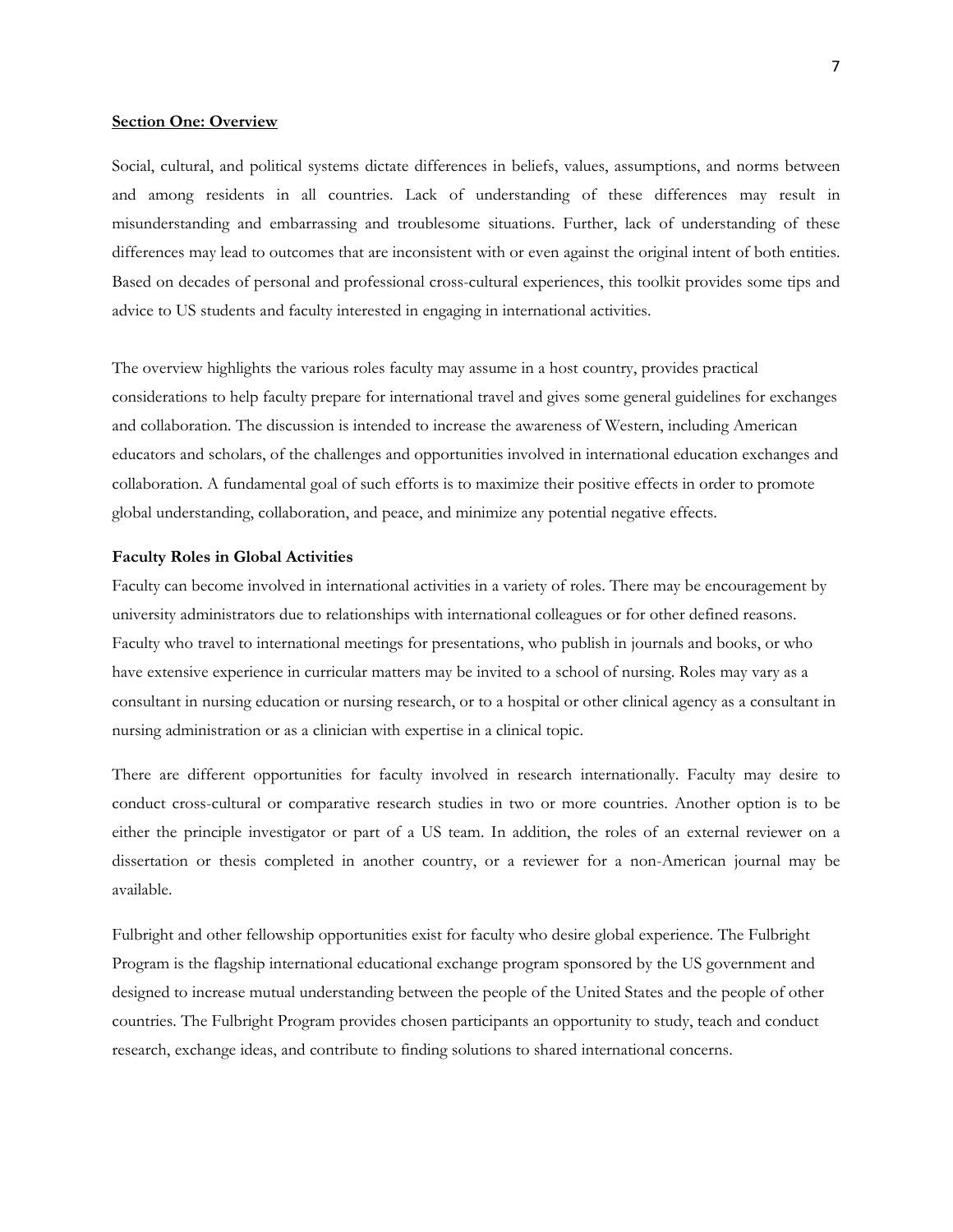Many non-governmental organizations (NGOs), church-related missions, and non-sectarian missions provide opportunities for nurses to volunteer their time and expertise in clinical practice. Several reputable organizations provide support for volunteers to teach health education, engage in clinical practice, and work with communities to improve their health. NGO websites can be accessed for more information.

US faculty may serve as consultants and site visitors for nursing education programs seeking national accreditation. Some consultants work with host partnership communities on continuing education for nurses in acute care settings while others may work with faculty on curriculum development in nursing education programs.

## **Practical Considerations in International Education Exchanges and Collaboration**

Planning is the key to a successful experience for an individual or a group. It may be advisable to initiate a global experience first in a city or country with which the faculty is familiar and preferably, speaks the language. Well-known contacts in foreign countries are invaluable. Links and references that offer help in the process are included throughout the document and in the bibliography and weblinks sections.

#### Issues and Perspectives

Issues and perspectives of international education exchanges and collaboration may vary between the host country and the country of origin. Exchanges and collaboration must begin with a discovery of strengths in the host community. A lack of resources in a developing community is not indicative of a deficit in knowledge and expertise. The flow of knowledge and expertise should be reciprocal between the host country and country of origin. For example, in international education exchanges and collaboration, all are learners. Thus, when a power differential is communicated, the likelihood of a sustainable relationship is challenged. Like the US, developing countries have many reasons for promoting international education exchanges and collaboration.

a. Latest developments in nursing

The host country may have a need and motivation to learn, from the latest developments in Western nursing. Because modern nursing started in the United Kingdom (at that time the leader of the industrialized world) and has spread around the world, nursing in the developed world, including nursing in the US, is regarded as leading in global nursing in terms of knowledge development, management systems, innovations, and skills. The leadership position of the West in nursing has been further strengthened by the advanced healthcare technologies developed in the West.

b. Opportunities to develop faculty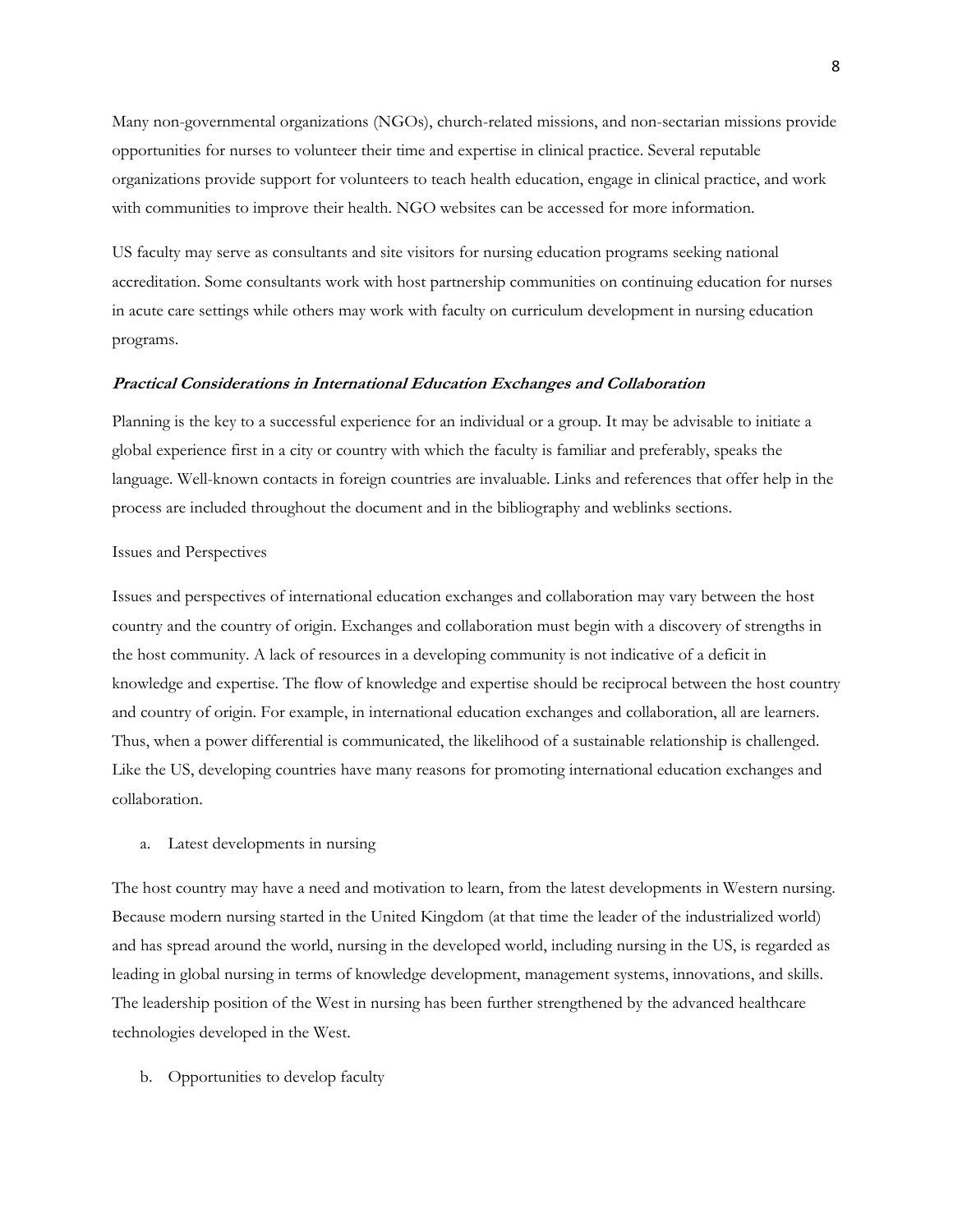International exchanges can provide opportunities to develop junior faculty. One of the top challenges and priorities for many nursing programs in developing countries is to educate and develop their faculty into competent educators and productive scholar-researchers. It takes years for junior faculty to become seasoned educators and scholar-researchers. Importantly, there is a frequent shortage of mentors for junior faculty. International exchanges and collaboration provide such exposures and experiences through which these junior scholars can immerse, learn, and grow under the guidance of seasoned mentors.

c. Promoting the home institution

Promoting visibility and the reputation of home institutions is an additional motivator. Often the extent of internationalization of home institutions is one indicator of visibility and reputation. Frequently the more internationalized an institution is, the more prestigious it may be considered to be. As a rule, prestige is one important factor to attract top students and top scholars. For many nursing programs in developing countries, international education exchanges and collaboration provides a short cut and practical venue to enhance their image and visibility and promote their reputation in the global nursing community.

d. Integration into the global nursing community

Integration into the global nursing community can enhance both clinical practice and knowledge development. International education exchanges and collaboration facilitate the process of integrating into the global nursing community because such activities promote awareness, comparison, and self-evaluation. One practical benefit for both students and teachers in developing countries is the opportunity to acquire nursing knowledge in the English language. This is important as many of the publications of research and theory development are in English. In some countries, knowledge of English is a prerequisite for entrance into graduate study programs. Attending international conferences, collaborating with scholars/researchers in studies, and writing joint papers all provide avenues to promote mutual understanding and make clear what is needed to function within the international nursing community. For instance, international nursing education standards established and promoted by the WHO (www.who.int) and the International Council of Nurses (www.icn.ch) clarify the gap between the current nursing education in a developing country and what is needed to catch up with the developed countries.

e. Ethics involved in exchanges and collaboration.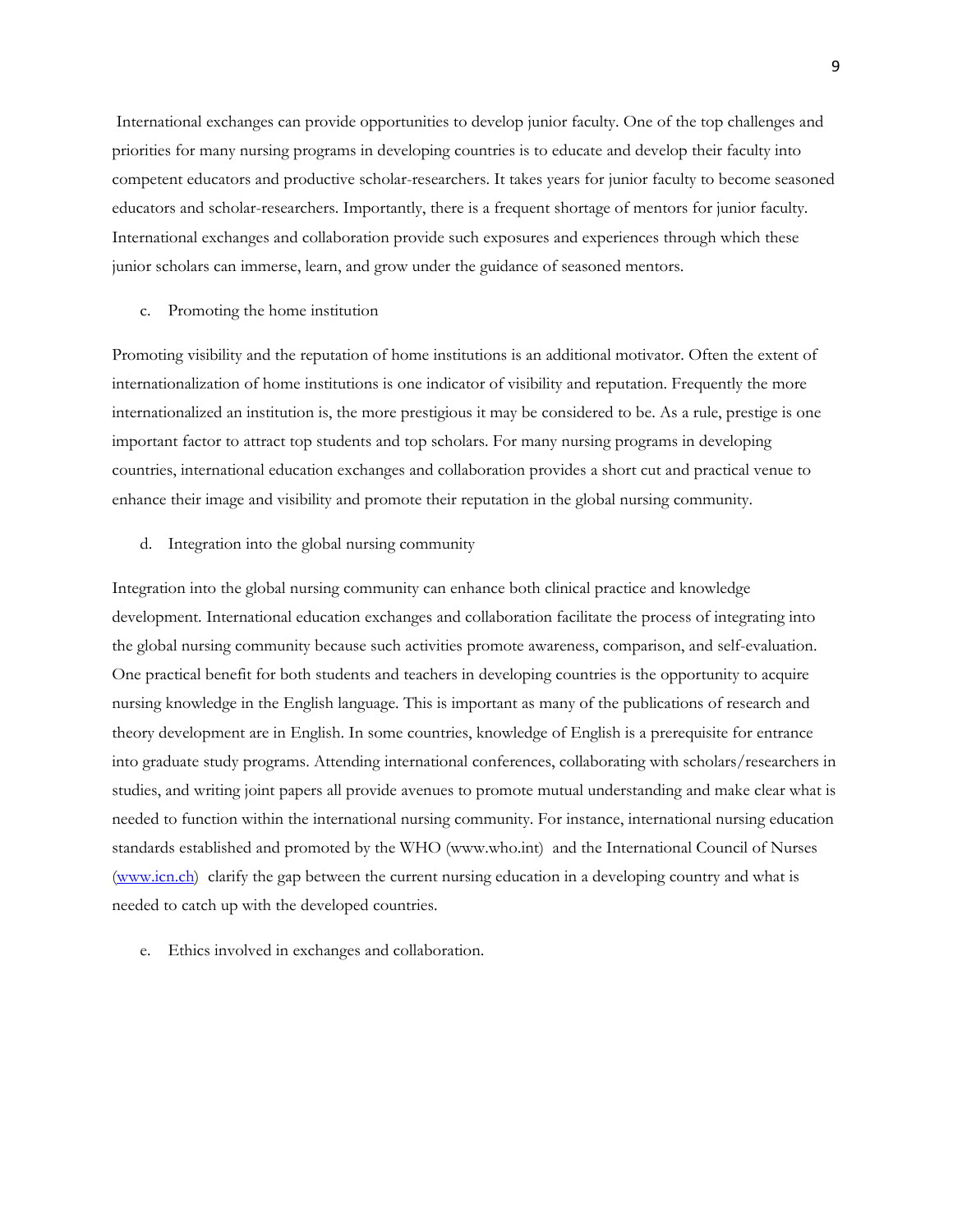Before embarking on a consultation visit, a nursing educator must consider his/her own ethics and values in relation to presenting Western ideas and information. For example, is it ethical or culturally appropriate to impose what is perceived to be right in developed countries onto the developing (host) countries? What are the ethical obligations/duties of Western educators and scholars involved in international education exchanges and collaboration?

Although educators and scholars participating in international nursing activities make conscious efforts to learn about the host countries before traveling there, it is unreasonable to expect them to have in-depth knowledge about the culture of the host countries. Further, a lived experience or immersion in the culture along with book knowledge increases the likelihood of avoiding cultural missteps. Western scholars should remain keenly aware of the perception that developed countries exert influence over developing countries. Western scholars and educators should adopt a basic participatory model and approach wherein shared decision-making on substantive and important issues is the norm. Essentially, the more types of input and avenues provided, the more likely the plans will be accepted and take root, and the less likely that ethical principles will be violated.

#### f. Awareness of cultural values and beliefs

Except for the fundamental principles of hygiene, nutrition and hydration, elimination, and management of the environment, as well as nursing skills and techniques that can readily be transferred across cultures, most nursing concepts and interventions are context-dependent and express specific sets of cultural values. Nursing interventions appropriate in an individualist culture may not be so in collectivist cultures, and vice versa. For example, to teach Dorothy Orem's Self-care Deficit Theory and implement a care model and interventions based on the theory may be inconsistent with some Asian beliefs that patients should be *dependent* during illnesses and recovery. Other key concepts and principles in Western nursing such as diversity, healthcare policy, and autonomy may be incongruent with Asian values and beliefs (Xu, 2000; Xu et al., 2002). Therefore, awareness of the cultural values and beliefs in host countries are a prerequisite to identifying culturally appropriate interventions and building productive and mutually beneficial relationships.

g. Mutuality

 Philosophically, people involved in international experiences influence others while being influenced during the process. There may be a perception that Western educators and scholars are the carriers and imparters of knowledge while developing countries are merely receivers of knowledge. In fact, Western scholars and educators also learn from the exchange and collaboration experiences regardless of whether such learning is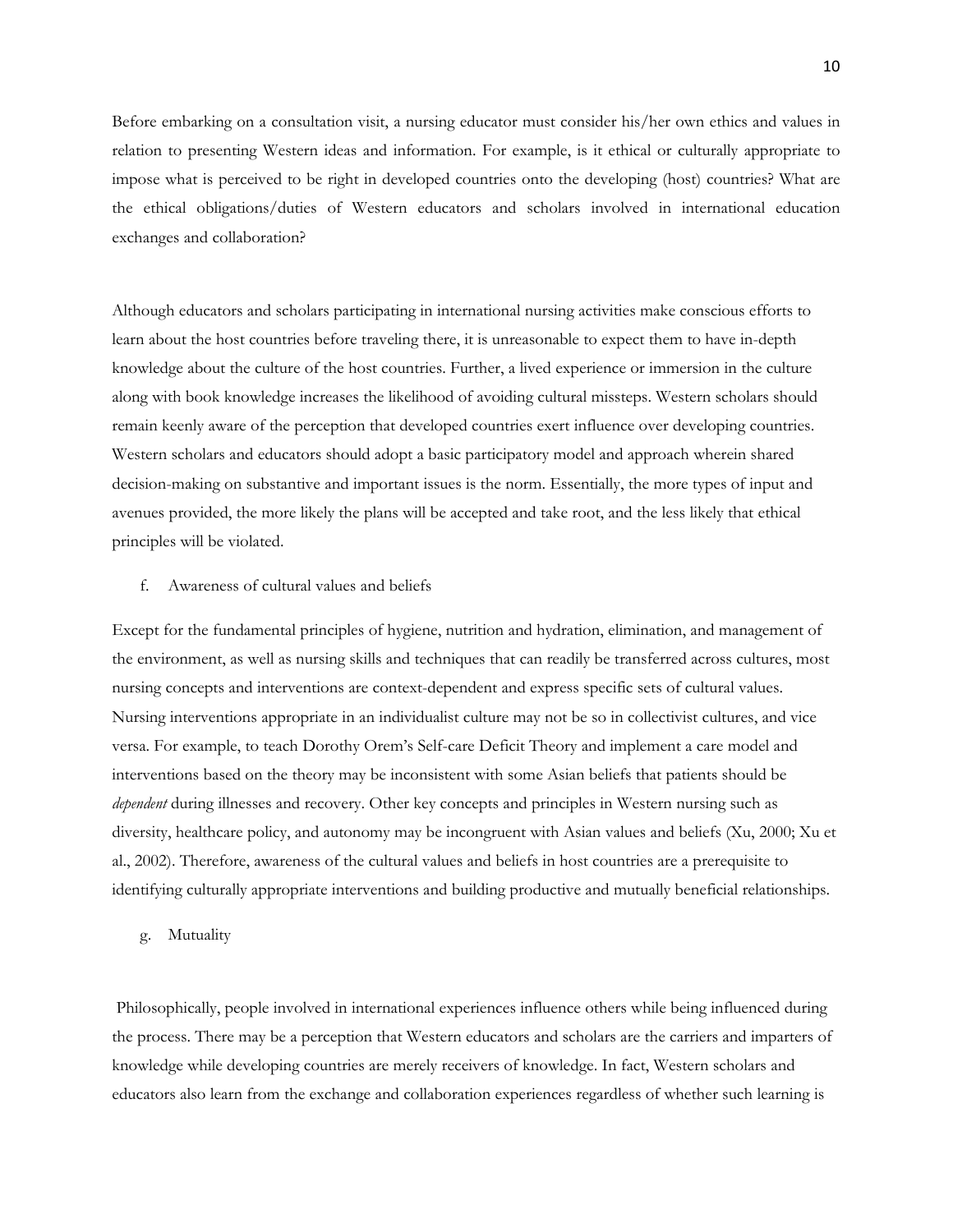conscious, subconscious, or unconscious. For instance, some Western scholars and educators may not realize the impact of their international experience immediately. Only after their return to the US do they realize its effects when the experiences are reflected upon. To a considerable extent, such impact operates at the unconscious or sub-conscious level. There are compelling stories that demonstrate the life-changing impact of international experiences on Western nurse educators and scholars (Fitzpatrick, Schultz, & Aiken, 2010). The influences on Western educators and scholars are manifested in their teaching, research, and scholarship, as well as in personal effects such as a change in perspectives and habits.

### **General Guidelines for International Exchanges and Collaboration**

There are multiple issues to consider before embarking upon an international experience. This section addresses several important considerations.

### Win-Win Mindset

A guiding principle in international education exchanges and collaboration is to strive for a win-win outcome for all parties involved. Such a mindset is most conducive to motivating people to participate and to fostering productive and mutually beneficial relationships. This approach will most likely motivate people, win political support, and garner resources to achieve goals and objectives.

#### Being a Student before Being a Teacher

Learning about the host country, its people, and other related issues will facilitate international experiences. In fact, being a student first will make Western educators and scholars more effective and acceptable because of the attitude and humility such an approach embodies. This is especially important during the initial period of international experiences, because each is "sizing up" or assessing the other. The first impressions are likely to have a lasting impact and they are difficult to change once formed.

#### Political Awareness

Political sensitivity is one of the most needed skills for anyone involved in international exchanges and collaboration experiences. Failure to have such sensitivity can lead to outcomes ranging from public embarrassment of the host to the visitor being detailed or arrested. Anyone engaged in international experiences must realize that he or she is a visitor or guest in a foreign country and conform to associated behavioral norms consistent with such a role. In most cases, instead of acting as political advocates demanding changes, nurse educators involved in international efforts are genuinely interested in helping the nursing programs in the host country to achieve their goals and objectives. Behavioral considerations to keep in mind when contemplating the need for political sensitivity may include issues such as not criticizing the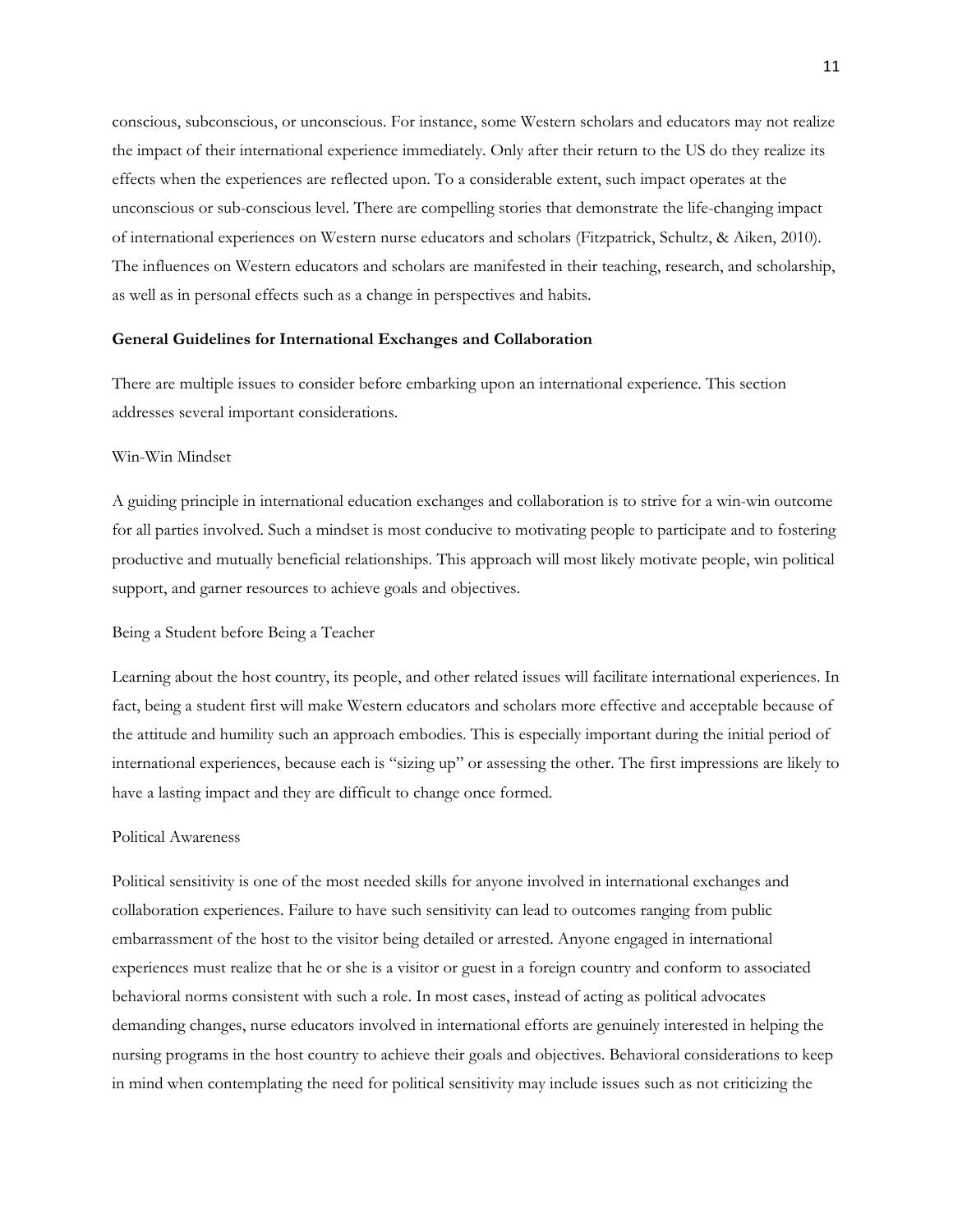government in public, refraining from discussing or debating religious beliefs, or debating public policies that may be controversial for international visitors. While some visitors may plan to participate in political activity or civil disobedience, discussion of intentional political advocacy and civil disobedience is beyond the scope of this paper.

### **Frequently Asked Questions**

#### *Q: What are the perceptions of US citizens (Americans) by peoples in other countries?*

Perceptions vary because of different worldviews, ideologies, and national interests. . Many US citizens speak only English while people in many other countries are bilingual or multi-lingual. US nurses are viewed as the most educated leaders of the profession and as such are expected to demonstrate the highest level of nursing knowledge when consulting and practicing abroad.

#### **Resources**

Aiken, L.M., Pelter, M.M., Carlson, V., Marshall, A. P., Cross, R., McKinley S., Dracup, K. et al. (2008) Effective strategies for implementing a multicenter international clinical trial, *Journal of Nursing Scholarship*, *40*(2), 101-108.

Anderson, G., & Metcalfe, A. (2008). Calling for international collaborative research in nursing, genetics and genomics: A discussion paper, *International Journal of Nursing Studies, 45*(2), 323-328.

Clark, S. P., & Aiken, L.H. (2008). An international hospital outcomes research agenda focused on nursing: Lessons from a decade of collaboration, *Journal of Clinical Nursing, 17* (24), 3317-3323.

Clark Callister, L., Getmanenko, N. L., Khalaf, I., Gervish, N., Semenic, S., Vehvilainen-Julkunen, K., & Turkina, N. V. (2006). Collaborative international research, *Journal of Continuing Education in Nursing, 37*(1), 39- 45.

Ekstrom, D. N., & Sigurdsson, H.O. (2002). An international collaboration in nursing education viewed through the lens of critical social theory, *Journal of Nursing Education, 41*(7), 289-294.

Harper, M. G. (2008). *Evaluation of the antecedents of cultural competence*. Unpublished dissertation. http://proquest.umi.com/pqdlink?did=1568967191&Fmt=7&clientI d=79356&RQT=309&VName=PQD.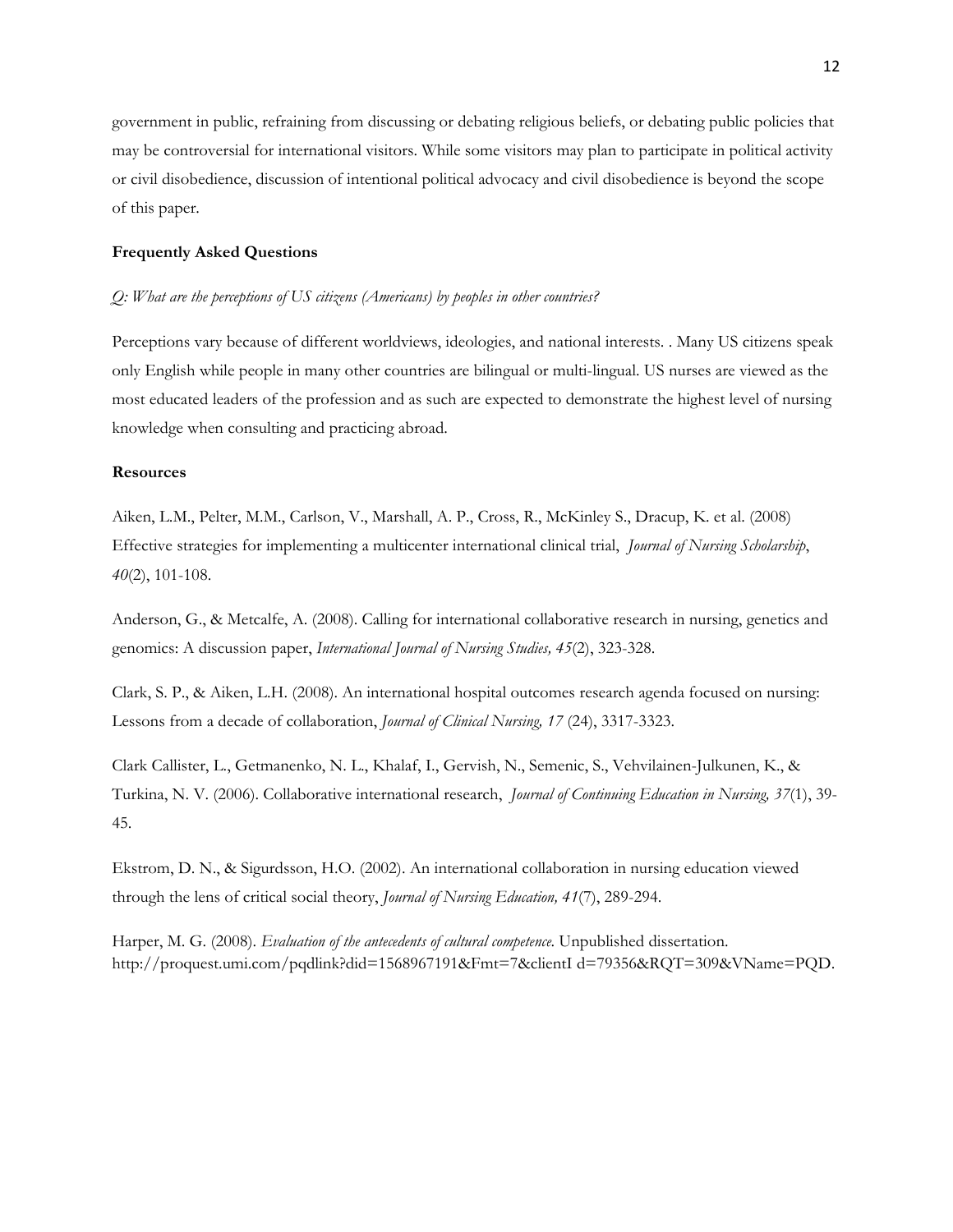## **Section Two: Considerations Prior to Travel Abroad**

This section provides tips about preparing to travel to a host country and encourages having a working knowledge of the geography, politics, history, and culture of the host country. Questions in this section help to frame the objectives for the global experience.

#### **Faculty Role**

The faculty member is responsible for setting the objectives of the experience, selecting the site of the activities planned, establishing relationships with the hosts, advertising the opportunity (if a course) to recruit students, orienting the students to the course and to course and travel requirements. The faculty can work through a travel agency or make independent arrangements for travel and accommodations. If the faculty will be conducting research, the proposal must have approval of the Institutional Review Board (IRB) of the university, and also the IRB or equivalent in the host country. For clinical settings, securing protocols, policies, and procedures from the home agency may prove useful in the international setting.

#### **Issues and Perspectives**

*a.* Selecting a country

A major factor to consider when selecting a country for an international experience is the purpose of the visit. The nurse faculty member may be traveling to teach a course, to provide consultation in nursing education, administration, or practice, to conduct research or to provide patient care. The time in country will vary based on the purpose and objectives of the visit. This can range from a day or two to several months with repeated visits.

Safety while in the country is an important consideration. The faculty should determine the openness of the government to foreign visitors and investigate personal safety and risks of travel to that country. The US Department of State issues warnings and the website should be consulted periodically prior to travel.

The climate and time of the year are important considerations. Heat, cold, altitude, air quality, and exposure to allergens can affect travelers.

Depending on the purpose of the visit, medications, books, health literature, or medical and nursing equipment may be taken to the country. Some countries require that the health literature that will be distributed in country be approved by the minister of health. Some countries require special student visas if the faculty member plans to take students to participate in the learning environment. It is easier to register students as visitors rather than as students.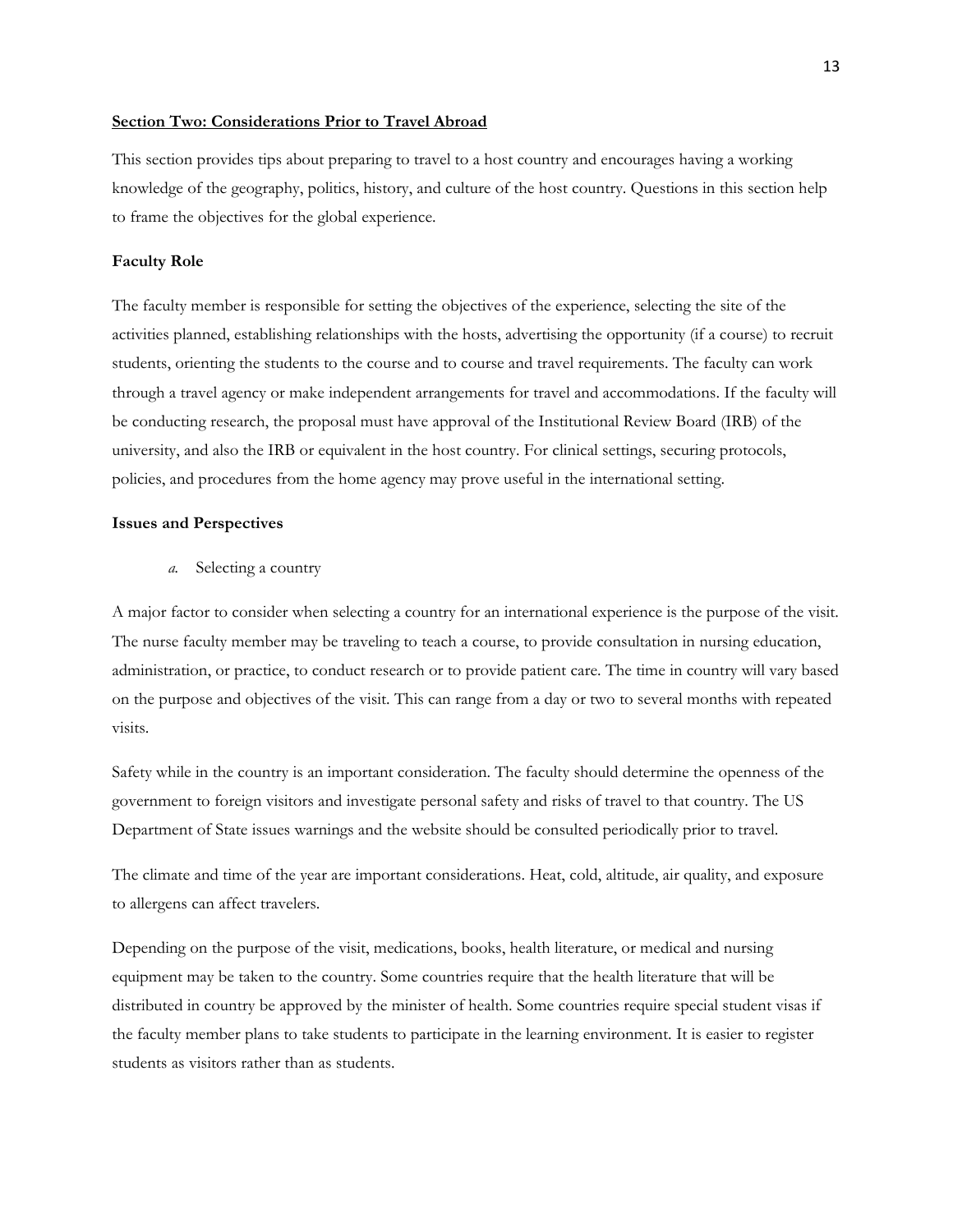When liaisons are already established by the university, planning is facilitated. Having personal contacts within the country is most advantageous. There may be a request by someone from that country for consultation or a faculty member may be interested in learning more about the country.

*b.* Assessment of the country selected for the international experience

The faculty member should learn about nursing in the country including the following:

- The scope of nursing practice
- How and by whom nursing is regulated
- Whether there is a national nursing association
- The system of nursing education
- The number of nurses in the country in comparison to the number of physicians
- Types of health care institutions, type of payment for health care, and access to care
- Health of the people: life expectancy, major health risks, and causes of death, maternal and neonatal statistics, immunizations rates, and HIV statistics

Much of this information can be found in online websites.

*c.* Working with an interpreter

If no faculty or student speaks the language(s) spoken in the country, and there is no English-speaking contact in the host country, an interpreter will be necessary. The host country or organization may be willing to provide an interpreter. Some instruction in working with an interpreter is necessary.

When meeting with nurses and other people, pretend the interpreter is not present. *Speak directly to the person*; do not look at or ask the question of the interpreter. Say one or two sentences, pause to let the interpreter translate, then continue with your comments or questions. When the other person is speaking, the same thing will happen. The person will say a couple of sentences, the interpreter will translate, the person will continue.

Some interpreters do not know medical or other technical terms. Thus, it is useful to be able to describe what you are talking about or to use synonyms or other words to assist the interpreter.

When traveling, you may encounter many people whose native language is not English. People often understand a foreign language better than they can speak it. Due to limited foreign language skills, many people are hesitant or embarrassed to try to communicate in the host country's native language. Most will appreciate your own efforts with their language. It is useful to learn the words for "Hello," "Goodbye," and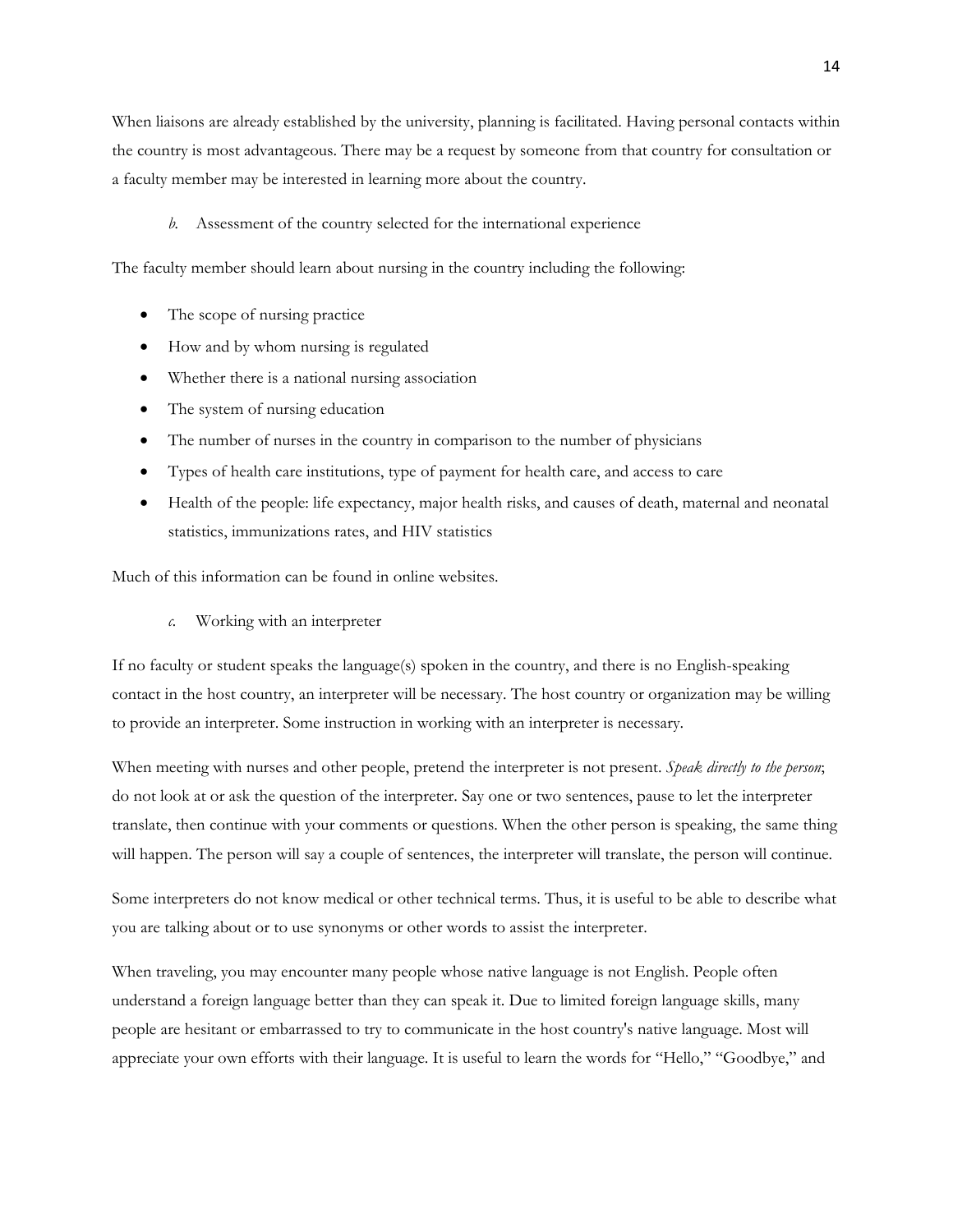"Thank you" at least. In addition, with emerging technologies, language interpretations are available through mobile applications for smart phones or droids.

#### *d.* Passport

Prior to traveling, a current passport is necessary. The passport must be valid for 6 months after the date of travel and have sufficient pages for immigration stamps and additional visas. Check with the US Department of State or country to be visited to ascertain the need for a visa. Sufficient time must be allowed for processing of these documents. Make a color copy of your passport and any other relevant travel documents, such as vaccination records and visa paperwork, and keep it separate from the original travel documents. Carry with you two color passport photos to facilitate obtaining a new passport in the event your passport is lost or stolen. Be aware that some students will not have a US passport, but have a passport from another country. They may need to obtain a visa while those with US passports will not have this need. The converse may also be true; a traveler with a US passport may need a visa and one holding another passport may not.

### *e.* Immunizations

If immunizations in the host country are required, ensure you carry the official record card. Have it available for inspection upon arrival, along with the passport and visa. A travel nurse such as those at Passport Health **(**www.passporthealthusa.com/), your local health department or your personal physician can be consulted for information on the need for immunizations or other medications. Information about required immunizations for travel abroad can be found online as well.

## *f.* Contact information

Advise family of your itinerary; leave personal contact information with your department, parents, spouse, relatives, friends, or significant other. Faculty should carry with them a list of students, contact information, medications, allergies, and insurance information. Having a key person at home who is responsible for tracking your activities while you are abroad is of vital importance. For example, should you have to change flight arrangements for a large group of students, or should someone misplace a visa or in the event of an emergency evacuation, it is important to have a point person in the US to assist in handling these emergencies.

#### **Frequently Asked Questions**

#### *Q: Should I teach US nursing theories, practice, and educational models in foreign countries?*

Nurses in the host country will likely be interested in theories, practice and educational models in the US but because of differences in social, cultural, political, healthcare (including nursing) systems, some of the core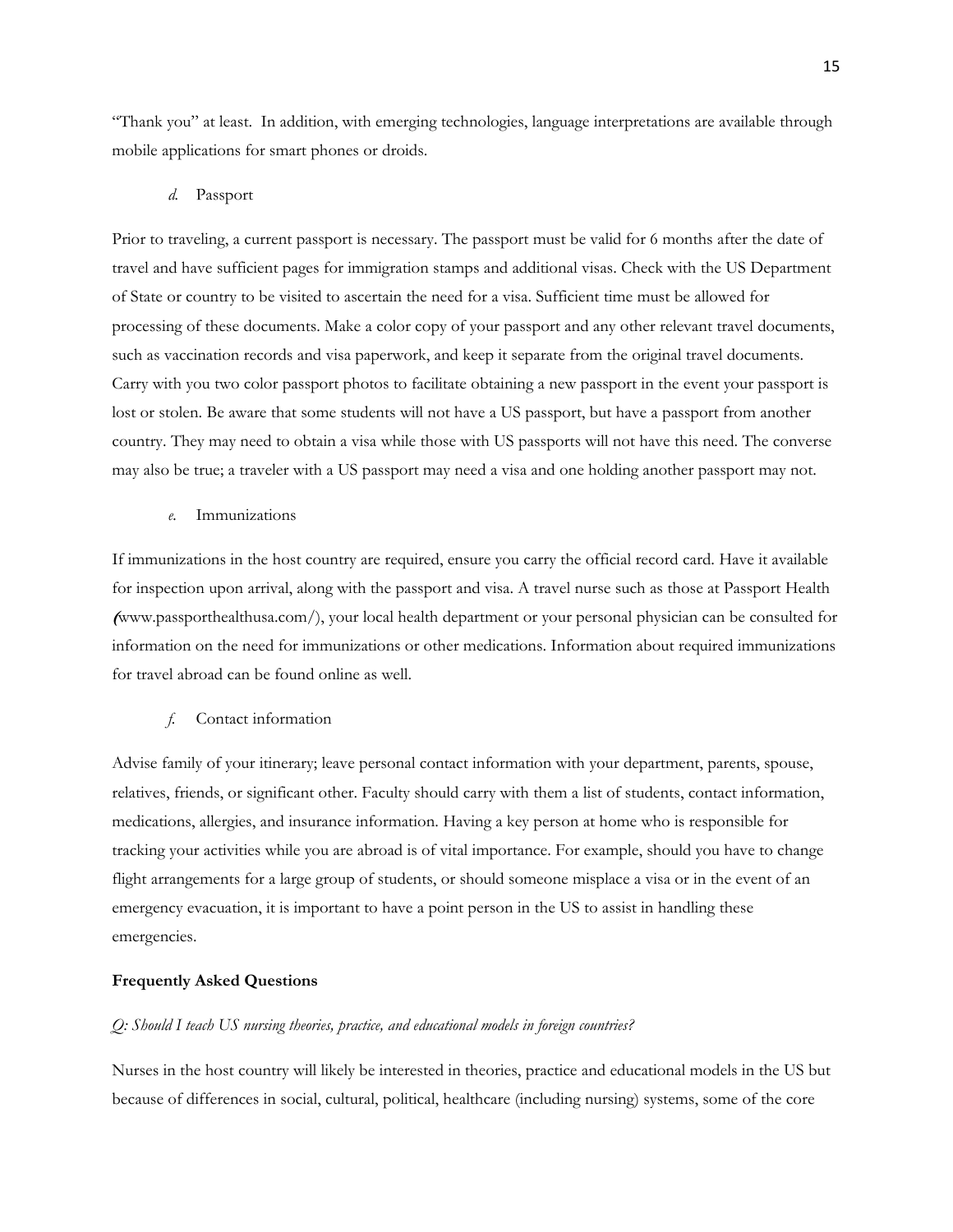values and beliefs may not be congruent with those in the home countries. For example, autonomy is an enduring value and belief in US (and Western) nursing where individual determination is valued. However, such values and beliefs may not hold true in countries where collectivism prevails. In collectivist cultures, individuals function as an integral part of family (group) and family input is valued for health care planning and decision-making. Orem's Self- Care Deficit Theory and nursing modalities based on this model may have limited applicability in collectivist cultures. On the other hand, it will serve you well if you take some time to study the history, culture, and sociopolitical systems of the host country before your departure. Such knowledge will prevent or minimize the potential pitfalls on your trip.

More harmful is the often unconscious or sub-conscious assumption of some from the US that "we are from a developed country and what we do in the US is superior." Such a sense of superiority may result in arrogance and blindness that is detrimental to the original intent of international study in the first place. Therefore, self-awareness, open-mindedness, and mutual respect should be the underpinning of international study

### *Q: Can I participate in nursing care and procedures in a foreign country?*

It depends on the purpose of the visit and what the nursing regulations say about the involved situations. In almost all countries, nursing is a licensed or regulated profession. In other words, only qualified professionals are allowed legally to work as nurses. In general, observation is allowed in almost all situations for learning purposes. Regarding participation in actual nursing care in the host country, you are advised to know the nursing regulations in the country or consult with your in-country professional colleagues. For example, in Kenya, a temporary license is required to practice nursing for a short term. Generally, participating in nursing care or activities of daily living may be permitted. Some nurses are part of surgical missions and scrub for surgery; midwives may deliver babies; nurses may administer parenteral medications. Such activities require a great deal of advance planning, usually through organizations.

#### **Resources**

CDC – Centers for Disease Control and Prevention: www.cdc.gov

US Department of State: www.state.gov

Gardner, D. B. (2005). Ten lessons in collaboration, *OJIN: The Online Journal of Issues in Nursing, 10*(1), Manuscript 1.

Garner, B., Metcalfe, S., & Hallyburton, A. (2009). International collaboration: A concept model to engage nursing leaders and promote global nursing education partnerships, *Nurse Education in Practice*, *9*(2), 102-108.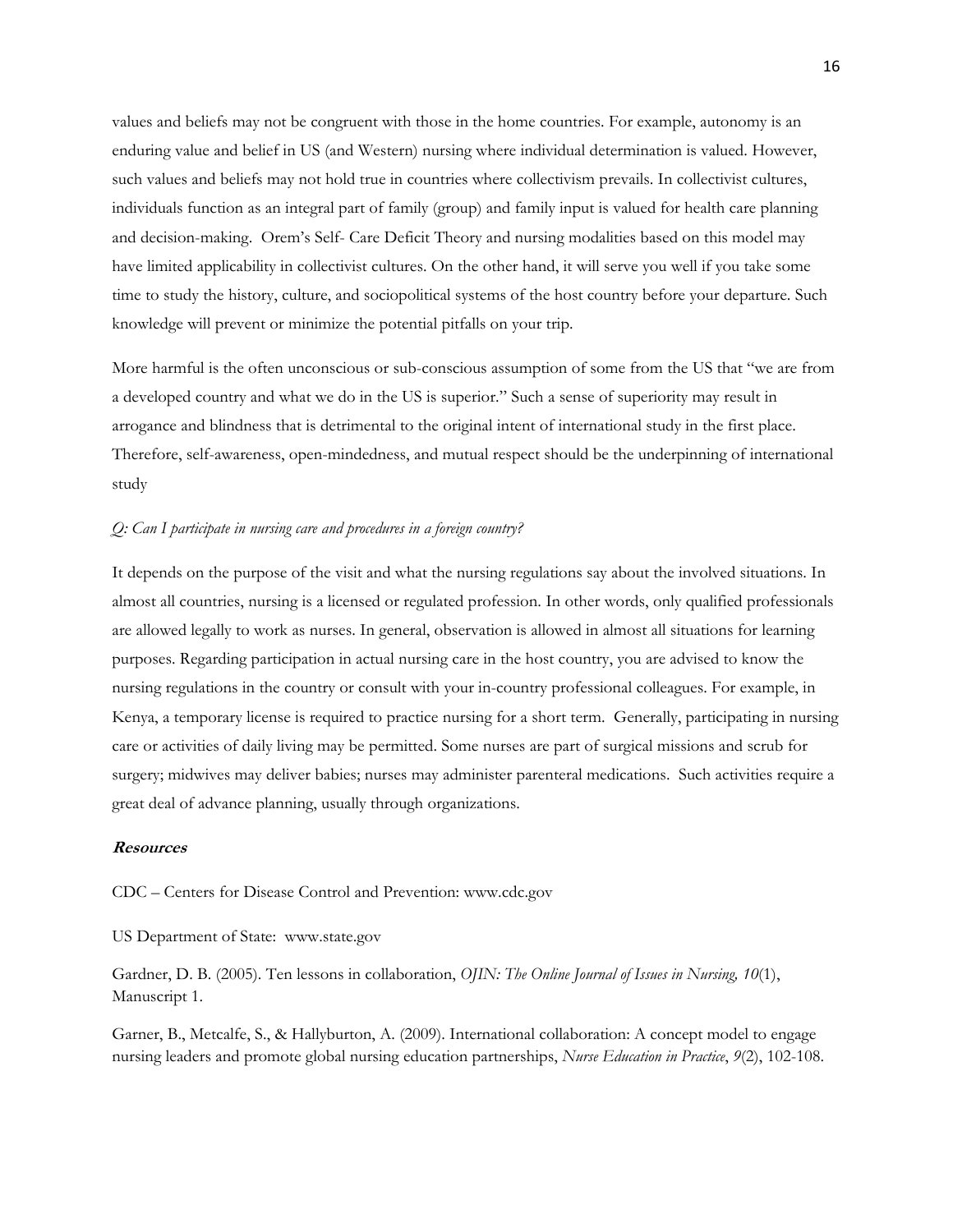Greatrex-White, S. (2008). Uncovering study abroad: Foreignness and its relevance to nurse education and cultural competence, *Nurse Education Today*, *28*(5), 530-538.

Haeffele, J. (2011). They couldn't let him die, *Nurse Practitioner World News, 16* (5/6), 16-17, 21-22.

Halabi, J., Majali, S., Carlsson, L., & Bergbom, I. (2011). A model for international nursing collaboration, *Journal of Continuing Education in Nursing*, *42*(4), 154-163.

Hartjes, L., Baumann, L., & Henriques, J. (2009). Travel health risk perceptions and prevention behaviors of US study abroad students, *Journal of Travel Medicine*, *16*(5), 338-343.

Lash, A., Lusk, B., & Nelson, M. (2000). American nursing scholars abroad, 1985-1995, *Journal of Nursing Scholarship*, *32*(4), 415-420.

Leffers, J., & Mitchell, E. (2010). Conceptual model for partnership and sustainability in global health, *Public Health Nursing, 28*(1), 91-102.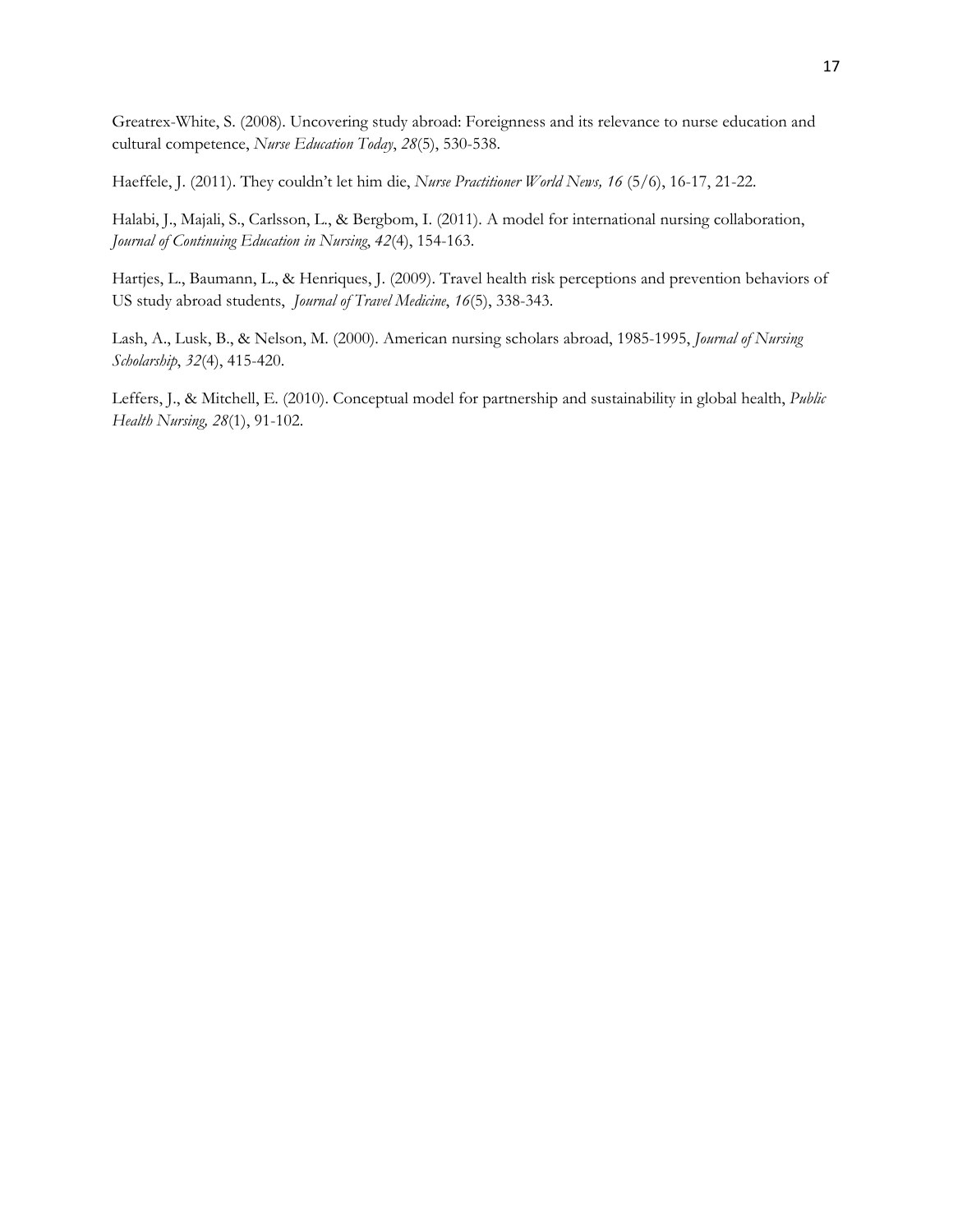#### **Section Three: Pre-Departure Preparation**

Once a destination has been selected, preparation for international experiences of education exchanges and collaboration involves several domains. (1) A working knowledge of the country, including its politics, society, history, and culture is needed and critical because such knowledge puts the international experience in context. (2) A working knowledge of nursing in the host country, its socioeconomic status, and its state of the art is important for a productive working relationship and for meaningful experiences. (3) Such knowledge puts the goals of the Western educators in context, so that they can assess the gaps between what is and what could be, as well as the likely places for breakthroughs for change. (4) Such knowledge will bring focus onto the work needed to be done in order to achieve the goals and objectives of the collaboration. This is essential, since the international experiences and collaboration are finite and definite, with limited time and resources. (5) Logistics preparation is critical for meeting immediate needs and survival. While logistical arrangements and support are made by hosts in other countries, Western nurse educators and scholars engaged in international experiences are strongly encouraged to be involved in logistics planning from the very start, just in case something does not work out upon arrival.

Finally, consideration must be given to appropriate attire for travel and respect for local customs in the host country. It is critical to know the climate to which you are traveling and pack accordingly.

#### Contingencies and Flexibility

Exceptions and unplanned events and experiences are common. Thus, there is need for thinking about contingencies and flexibility. People involved in international experiences should always have back-up plans in order to deal with the ever-changing and evolving reality. Largely, detailed, comprehensive pre-arrival planning, including first-hand logistics preparation, will certainly enhance the knowledge about the host countries. More importantly, such preparation can facilitate contingent plans in case some scheduled plans do not work out as planned. However, people can take the unexpected opportunities presented by contingencies to learn and experience the host country. Such unexpected opportunities or situations are likely to enhance the knowledge about the host country, as well as enrich one's international experiences, sometimes beyond imagination.

#### Packing for International Travel

Due to varying temperatures in airports and on the plane, it is advisable to wear comfortable clothing. Dress in layers and consider support or anti-embolism hose for long distance plane travel. Wear shoes that can be taken off easily at security points and facilitate walking great distances through large airports. The passport and immunization card showing necessary vaccinations and some money can be carried in a fanny pack or a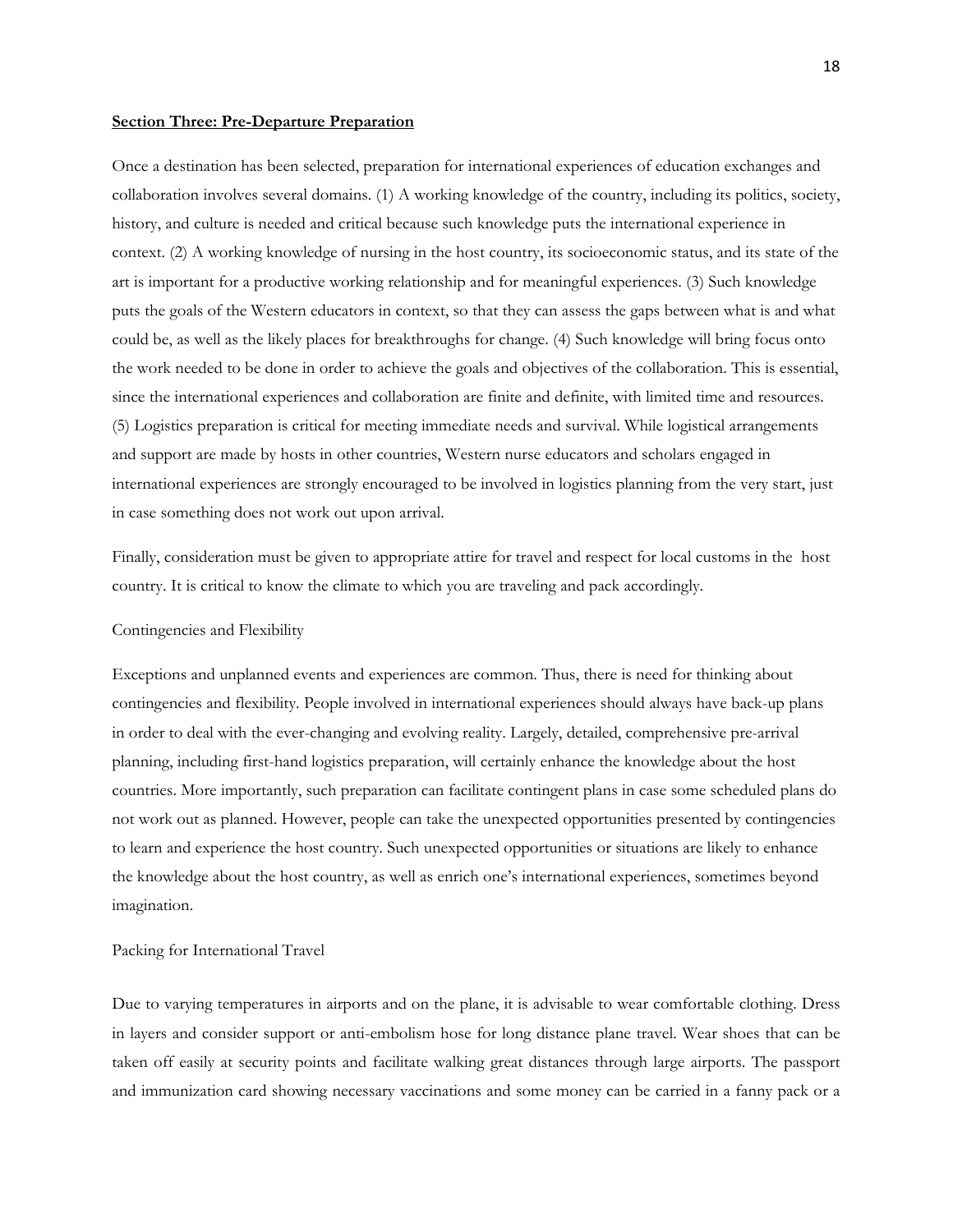small travel purse. Other useful items are tissues, chapstick, sunglasses, glasses, emery board, black ink pen, small writing pad, and a small wallet. Medications should be in carry-on baggage, unless you are going to be in the host country for several months, in which case the amount is such that some will have to be in checked luggage as well as carry-on baggage.

When traveling from the US, review the TSA (Transportation Security Administration) guidelines and comply with them. TSA personnel in different airports may vary in their interpretation of guidelines so be prepared for differences in allowable items in carry-on luggage.

Fresh food is generally not permitted into a country, although processed food may be, so avoid taking any food with you that you do not intend to consume prior to landing. Stiff fines can be levied if you try to carry undeclared foodstuffs into the host country. Fresh food should be left on the aircraft for appropriate disposal. In the arrivals hall, 'sniffer' dogs in many countries check for 'contraband'; i.e., food, and illegal drugs. However, some prescription drugs have a detectable odor for these dogs, and if the dog circles you with intensity, the handler will ask you what it is you have and will wish to see it. Comply by showing what has led to the dog's interest. Put any sharp object such as nail scissors that might be regarded as a weapon in checked baggage because the security agents are likely to confiscate the item from your carry-on baggage.

Respect the culture in the host country and dress accordingly. For example, in some Muslim countries women may be required to cover their heads and wear skirts when entering on official business. If you are the consultant or visiting professor, professional business attire is appropriate. Scrub suits, lab coats, or some type of uniform may be required in clinical areas. Some websites that give excellent tips for travel in all areas of the world are listed below in the resource section.

### **Frequently Asked Questions**

#### *Q: Should I travel somewhere outside the US before seeking an exchange experience?*

 It is advisable, but not essential. Becoming familiar with the exigencies of foreign travel before advising others about such travel is important.

### *Q: To which country should we travel? What time of the year should we go? How long should we stay?*

Selecting the country will depend on faculty interests and availability of opportunities to meet the objectives of the experience. The internet can provide the names and contact information for a variety of health care agencies. The agencies can be contacted to explore possibilities of visits or exchanges. For travel involving students, travel will occur during winter or spring breaks or summer and the length of the experience will depend on university policies, and often is limited to two to three weeks. A faculty member may spend three months or more if on sabbatical or a leave. Remember that the seasons are opposite in the northern and southern hemispheres. Traveling in the off-season can reduce expenses.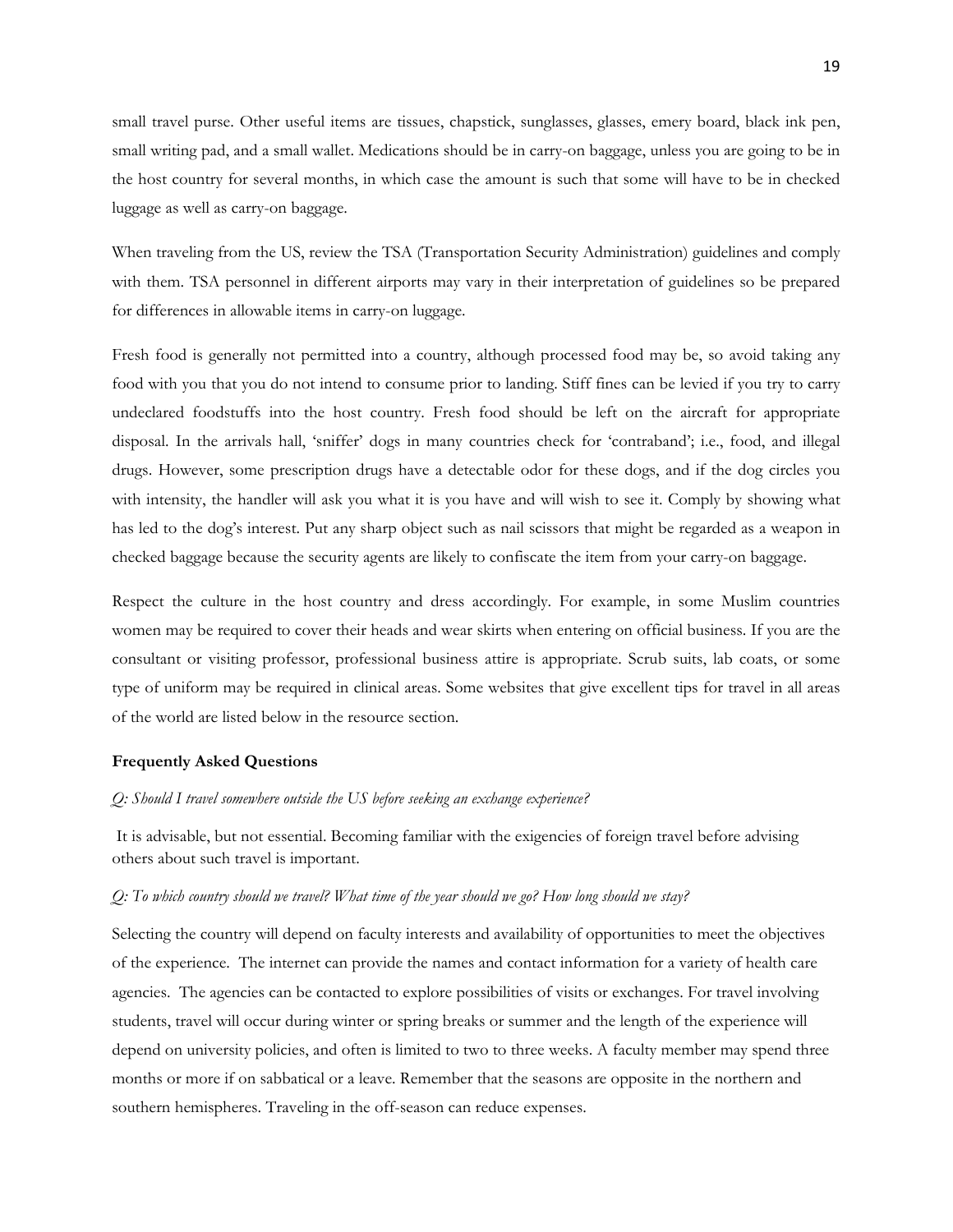*Q: Can I participate in international educator activities or go on a medical or church-based mission to prepare for the endeavor? Is there an NGO (nongovernmental organization) that I could work through?* 

This would be a golden opportunity to determine whether you are prepared to undertake such an endeavor. Traveling internationally with students demands a great deal of thought, planning, and oversight. By participating in an organized international activity, the faculty become cognizant of the details of such an endeavor. Be aware that state supported schools may not condone activities that involve church-related missions.

*Q: Does my institution already have international relationships? If so, with which countries?*

Consult your dean or other administrators and the international office to determine this.

*Q: Is there is a committee that I can serve on that facilitates international and study abroad courses or trips so that I can begin to develop understanding of my organization's perspective?* 

This would be an ideal activity if the opportunity exists.

*Q: With whom should I speak? Someone in the university? My dean? An international colleague? Study abroad coordinator?* 

It is important to speak to all of these.

*Q: What options do I have? Teaching a course? Integrating the experience into an existing course? Creating a new course? Participating in service learning? Consulting? Clinical practice? Research?*

This will depend on the time and interests of the faculty member.

*Q: Should it be a clinical course, service learning, consultation, or a mission?* 

This will depend on the institution, student interest, and faculty desires.

*Q: Will my employer pay all or part of the costs? Are there grant funds available for such activities?* 

 It is important to determine the availability of financial resources early on in your planning. Ordinarily, students pay tuition and their own expenses for international courses. Faculty may apply for grant funds or a sabbatical to cover part or all of the costs. In the US, these types of activities are tax deductible.

## **Resources**

Bentley, R., & Ellison, J.E. (2007). Increasing cultural competence in nursing through international servicelearning experiences, *Nurse Educator*, *32*(5), 207-211.

Burns, H. K., Brand, S., & Millard, L. (2010). Leveraging differences for collaborative advantage: Enhancing student learning through an international educational collaboration. *International Journal of Nursing Education Scholarship, 7*(1), 45.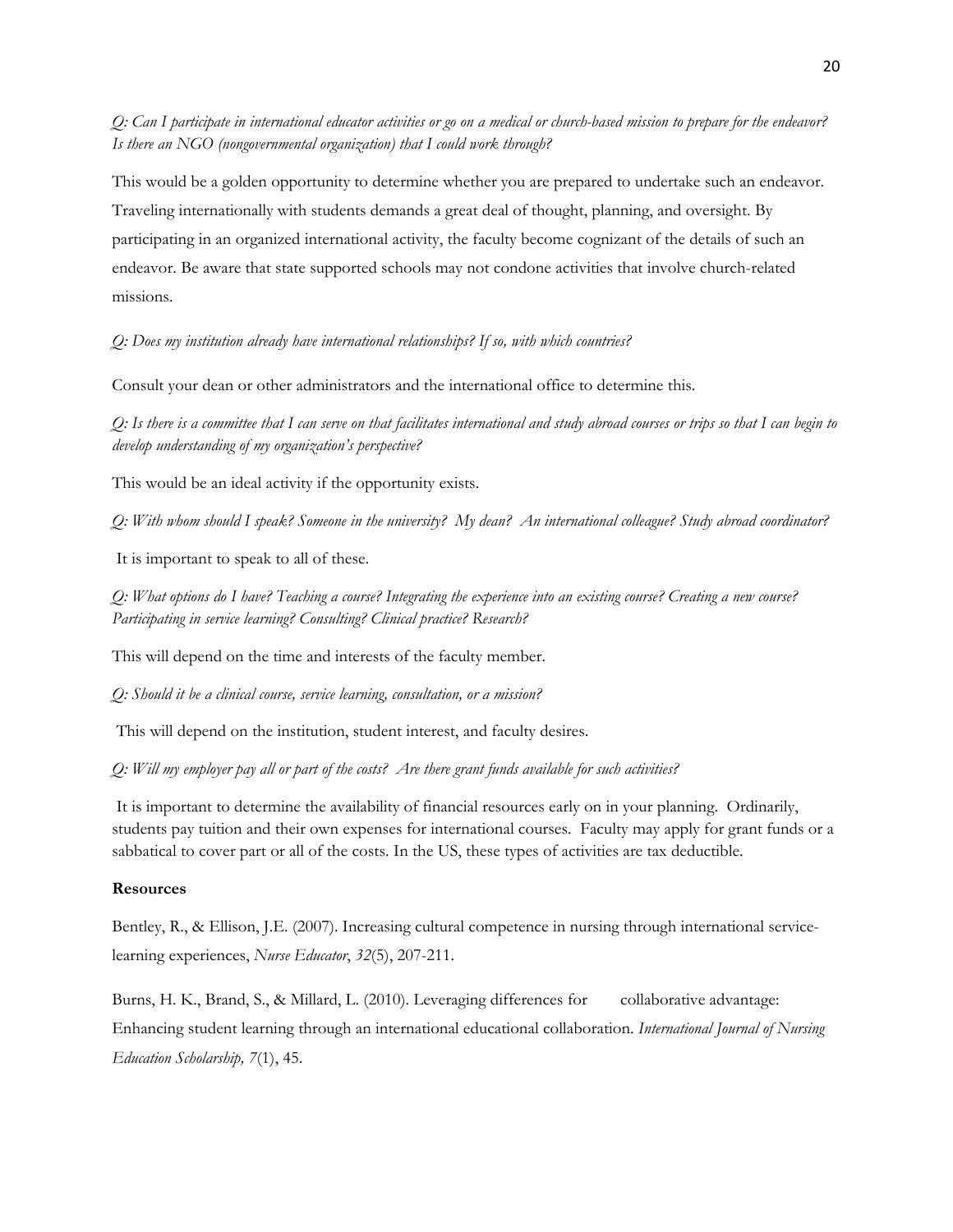Chavez, F, Bender, A., Hardie, K., & Gastaldo. D. (2010). Becoming a global citizen through nursing education: Lessons learned in developing evaluation tools, *International Journal of Nursing Education Scholarship, 7*(1), 44.

Doyle, R. (2004). Educational innovations. Applying new science leadership theory in planning an international nursing student practice experience in Nepal, *Journal of Nursing Education*, *43*(9), 426-429.

Evanson, T., & Zust, B. (2004). The meaning of participation in an international service experience among baccalaureate nursing students, *International Journal of Nursing Education Scholarship*, 1 (1), 21.

Fitzpatrick, J. (2008). The many benefits of teaching abroad, *Nursing Education Perspectives, 29* (4), 193.

Levine, M., & Perpetua, E. (2006). International immersion programs in baccalaureate nursing education: Professor and student perspectives, *Journal of Cultural Diversity*, *13*(1), 20-26.

McKinnon, T.H., & Fitzpatrick, J. (Eds.). (2011). *Global service-learning in nursing*. New York, NY: National League for Nursing.

Memmott, R., Coverston, C., Heise, B., Williams, M., Maughan, E., Kohl, J., & Palmer, S. (2010). Practical considerations in establishing sustainable international nursing experiences, *Nursing Education Perspectives*, *31*(5), 298-302.

Metcalfe, S. (2010). International collaboration in pediatric nursing: Mutual learning success, *Creative Nursing*, *16*(1), 8-12.

Perry, S. E., & Mander, R. (2005). A global frame of reference: Learning from everyone, everywhere, *Nursing Education Perspectives, 26* (3), 148-151.

Powell, D. L., Gilliss, C. L., Hewitt, H.H., & Flint, E. P. (2010). Application of a partnership model for transformative and sustainable international development, *Public Health Nursing, 27*(1), 54-70.

Robinson, K., Sportsman, S., Eschiti, V., Bradshaw, P., & Bol, T. (2006). Preparing faculty and students for an international nursing education experience, *Journal of Continuing Education in Nursing*, *37*(1), 21-29.

Saenz, K., & Holcomb, L. (2009). Essential tools for a study abroad nursing course, *Nurse Educator*, *34*(4), 172-175.

Souers, C. (2009). Members making a difference: Teaching the value of nursing from abroad, *AORN Connections*, *7*(6), 16.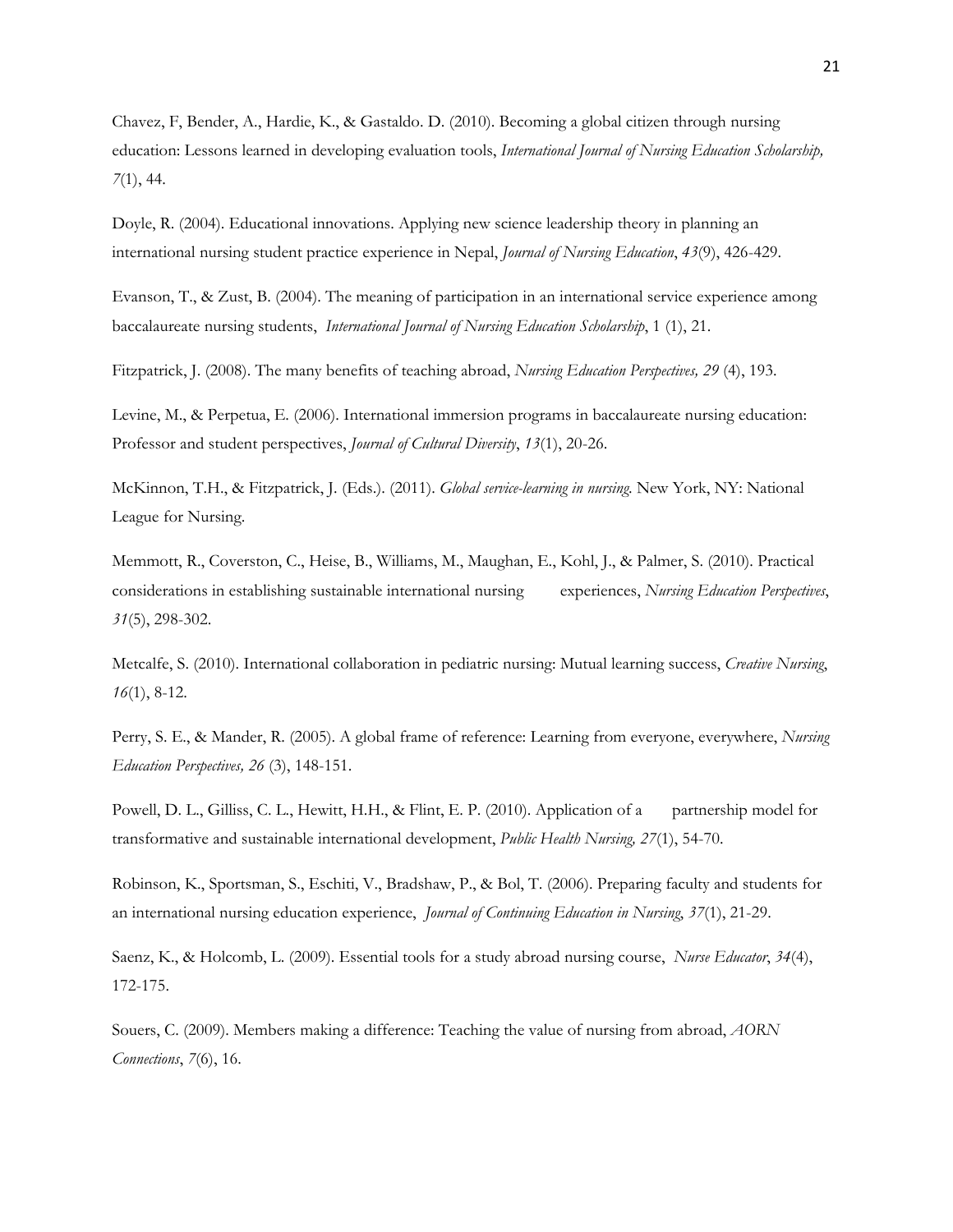Vermund, S., Sahasrabuddhe, V., Khedkar, S., Jia, Y., Etherington, C., & Vergara, A. (2008). Building global health through a center-without-walls: The Vanderbilt Institute for Global Health, *Academic Medicine: Journal of the Association of American Medical Colleges*, *83*(2), 154-164.

Traveling to Europe

Zabalegui, A., Macia, L., Márquez, J., Ricoma, R., Nuin, C., Pedraz, A., Germán, C., & Moniho, J. (2006). Changes in nursing education in the European Union, *Journal of Nursing Scholarship, 38*(2), 114-118.

Zabalegui, A., & Cabrera, E. (2009). New nursing education structure in Spain, *Nurse Education Today*, *29*(5), 500-504.

Traveling to China

Seago, J. (2008). *The global nursing shortage and nurse migration.*  http://cpath.org/sitebuildercontent/sitebuilderfiles/seago\_nurse\_migration\_slides.ppt

Smith, D.R., & Tang, S. (2004). *Nursing in China: Historical development, current issues and future challenges*, *5* (2), 16- 20.

Thompson, D. (2003). Advanced nursing practice: What is it? *International Journal of Nursing Practice*, *9*(3), 129- 130.

Wu, B. (2005). Teaching Chinese health care professionals about community-based long- term care (CBLTC) in China, *Gerontology & Geriatrics Education*, *26*(1), 137-149.

Xu,Y. ( 2004). A Chinese perspective on autonomy, *Nursing Ethics, 11*(5), 515-516.

Xu, Y., Davis, D.C., Clements, C., & Xu, Z. (2002). Assessment of AACN baccalaureate nursing education curriculum model in the People's Republic of China: A transcultural exploratory study, *Journal of Professional Nursing, 18*(3), 147-156.

*Traveling to Africa* 

Balestra, M. (2011), Volunteering in Namibia, *Nurse Practitioner World News, 16* (5/6), 18-20.

Mason, C., & Anderson, M. (2007). Developing an international learning experience in The Gambia, West Africa: The rewards and challenges of a complex partnership, *Journal of Cultural Diversity*, *14*(1), 35-42.

Wright, D. (2010). Planning a study abroad clinical experience, *Journal of Nursing Education*, *49*(5), 280-286.

## **Resources for Packing**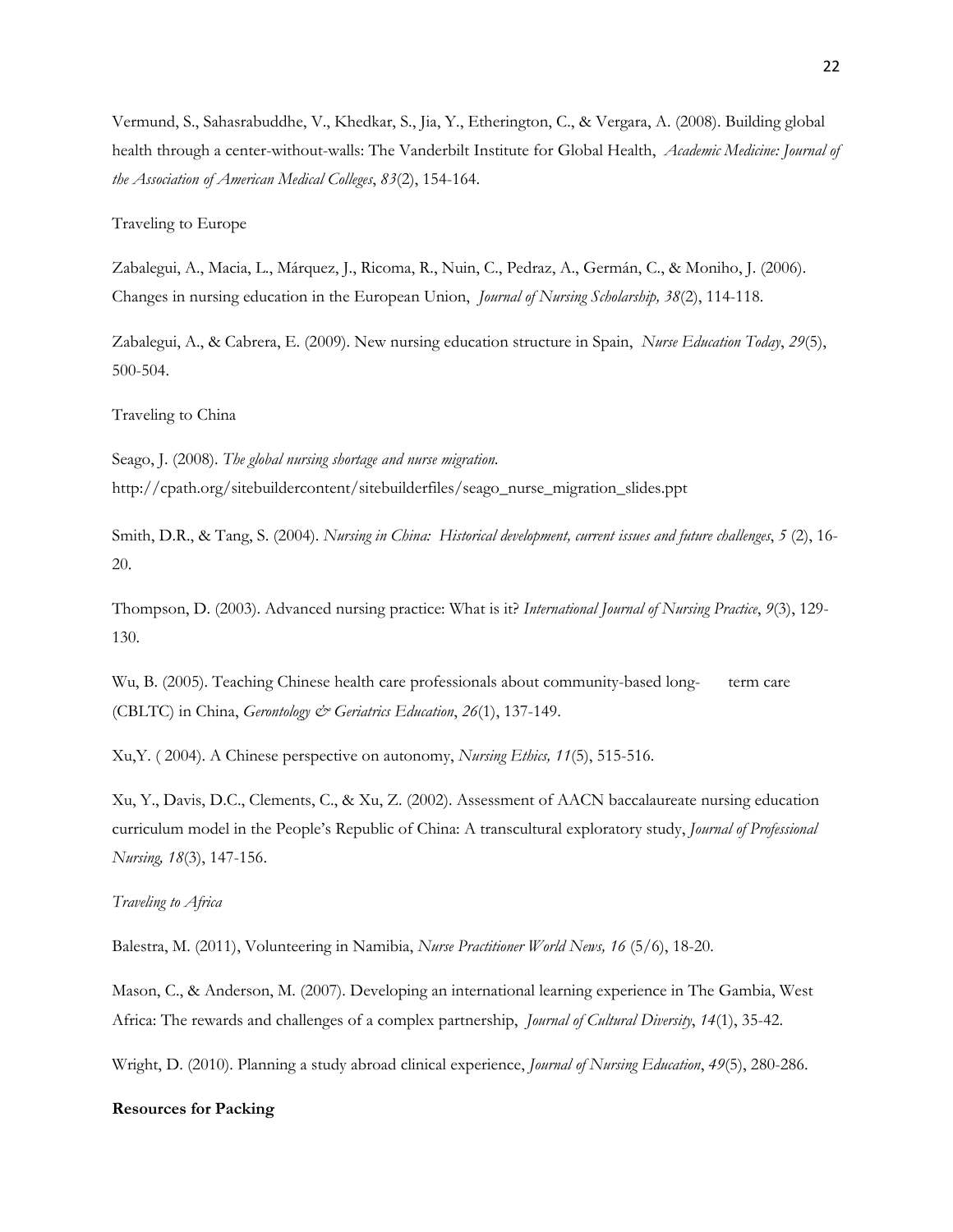Listed below are just a few comprehensive websites about packing for international travel.

- International Travel Packing List: www.tripresource.com/beforeyougo
- International travel tips: www.paramountplaza.com
- International travel tips: www.traveltriptips.com
- Leisure/Business Travel Packing List- Travel light (one bag): www.onebag.com
- Packing luggage free travel tips: www.whosetravel.com
- Packing tips: www.travellerspoint.com/packing-tips
- The Universal Packing List –a customized list: upl.codeq.inf
- Things travelers need to know, luggage and packing: www.thereareplaces.com
- Travel Packing Checklist and Suitcase Packing Checklist: www.travelguide.com
- Transportation Security Administration: www.tsa.gov
- University of Kansas, International travel tips: www.kumc.edu/international/travel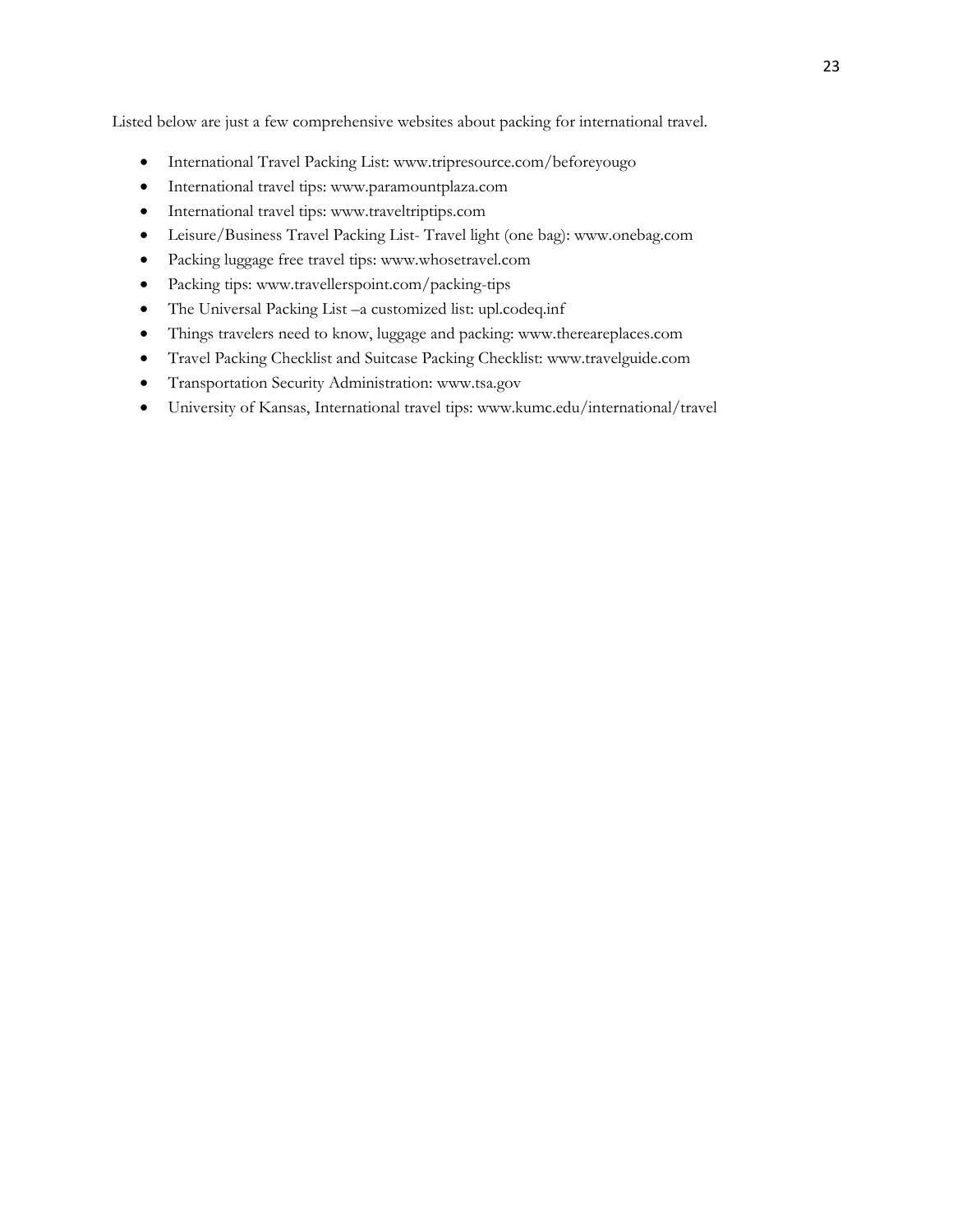## **Section Four: Recommendations upon Arrival in a Host Country**

Tips about expectations upon first arriving in a host country are included in this section. Information regarding customs, immigration and contacting the United States Embassy serve to decrease some anxiety during what may be a time-consuming process.

### **Faculty Role**

The U. S. Department of State travel department (travel.state.gov) provides information on every country in the world. For each country, there is information as to the location of the US embassy and any consular offices. This information is useful whether you need a visa or information about crimes and security, have concerns about health and medical conditions, or desire information on drug penalties as well as localized hot spots.

Passing through customs and immigration in both the host country and on return to the US can be a lengthy process. Be prepared to queue and wait, and be subjected to questions about why one is traveling, which countries will be visited, and how long you will stay. Ensure there is sufficient time between connecting flights. A faculty member with students must ensure that all students clear customs and immigration; obtain their luggage; and assemble for transportation to their destination. Lost luggage must be reported and a forwarding address provided.

Once a consultant arrives in the host country, one of his/her primary responsibilities is to contact the US embassy or consular officer to register his/her presence and inform them of his/her purpose in the country. This is of even greater importance if you are travelling to a "hot spot" country; that is, one that may or may not be regarded as US friendly. Ordinarily a university will not permit travel to a hot spot country.

#### **Issues and Perspectives**

**a.** Currency and credit cards

Bring some cash, an ATM card, and one credit card (Visa or MasterCard is most useful; Discover Card is not accepted) for purchases, personal tips, and meals that are not included. US credit cards are widely accepted at hotels and major shopping areas. There are ATM machines available at most airports and in larger cities. ATMs provide the local currency generally at a good exchange rate. There is usually a charge by your credit card company to exchange your currency. Prior to travel, check with your credit card company to determine the fees charged. Notify your credit card company that you will be out of the country.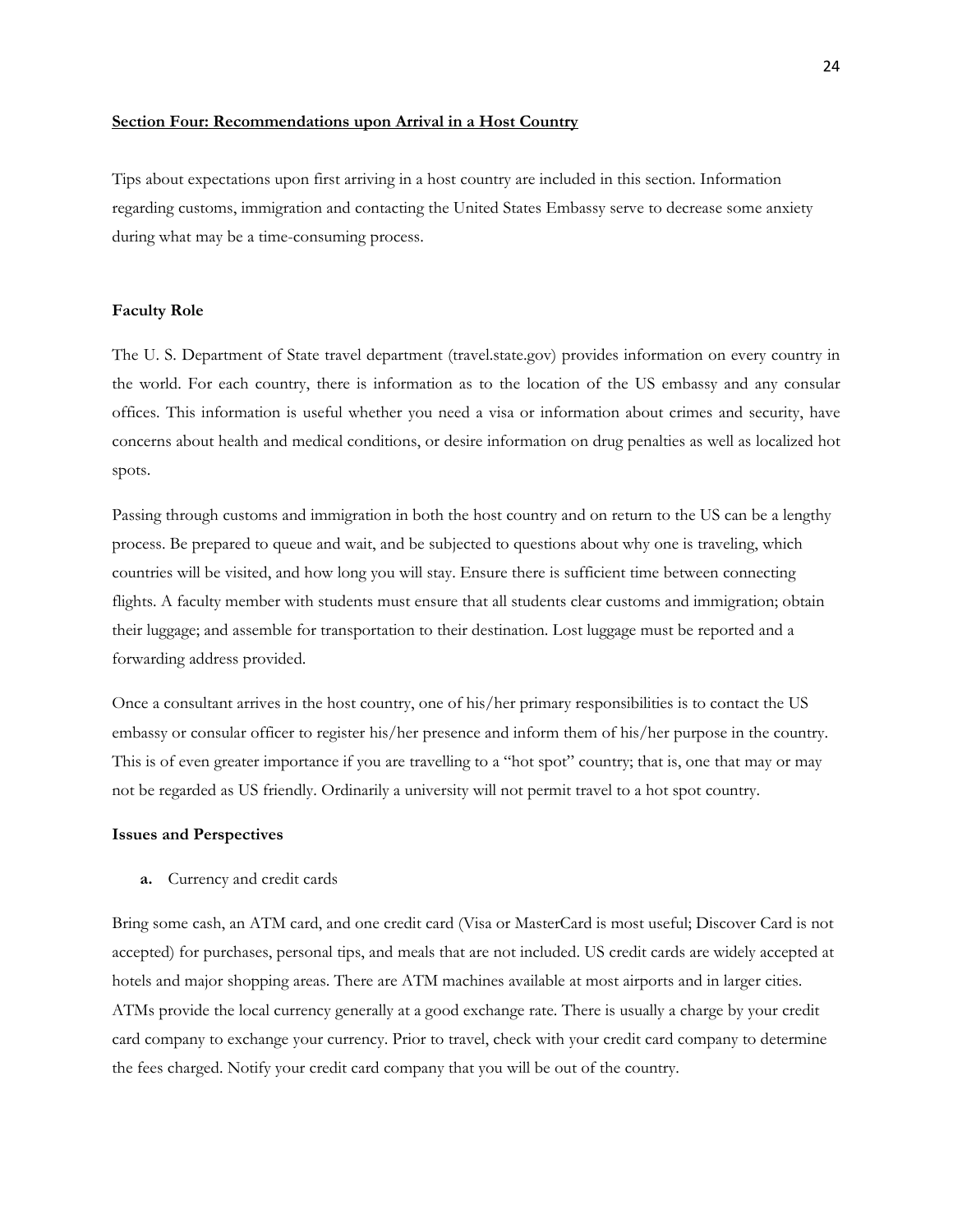An average amount of currency to carry for other necessities on a two-week program is \$200 to \$300 USD. The bills should be unmarked with no tears and with a recent issue date (preferably within the last 5 years). In many countries, \$20 bills older than 10 years are rejected.

Denominations of \$20, \$10, \$5, and \$1 are useful. The smaller bills can be used in many local markets and for tips.

Funds can generally be exchanged for local currency at a hotel (usually the hotel charges a higher exchange rate than a bank), a bank, or an exchange office. Your host can provide further information on exchange of currency.

**b.** Taxes and customs

Airport facility charges and international departure taxes may be required in some countries and must be paid before departure. The charge is usually \$10-\$20 USD, is paid in the local currency (some countries require payment in US dollars), and is collected at international departure points.

US Customs inspectors may ask to inspect your luggage. Be sure to keep track of your purchases as you may be asked to account for any monies you spend. Keeping receipts and notes of daily purchases will help avoid delays.

### **Frequently Asked Questions**

#### *Q: Why should I register with the US embassy when I get to the country?*

By registering your name and address with the US consulate you make it possible for them to contact you, should there be an emergency. Once you arrive in the country, you should register with the embassy letting them know your itinerary.

#### *Q: What if I am wrongfully accused of a crime while visiting a foreign country?*

Inform the US embassy immediately and seek an appointment to meet with a consular representative.

### *Q: Should I participate in anti-government activities during my international trip?*

Absolutely not! As a rule of thumb, remember that you are guest in a foreign country during an international trip. You are advised not to participate in any anti-governmental activities during your international trip, especially those against the home country governments. At a cultural level, such activities may present difficulties to your in-country hosts or host institutions and may have a long-term impact on interinstitutional exchanges. Moreover, they may result in actions from the home country government that may restrict your activities and even your own freedom.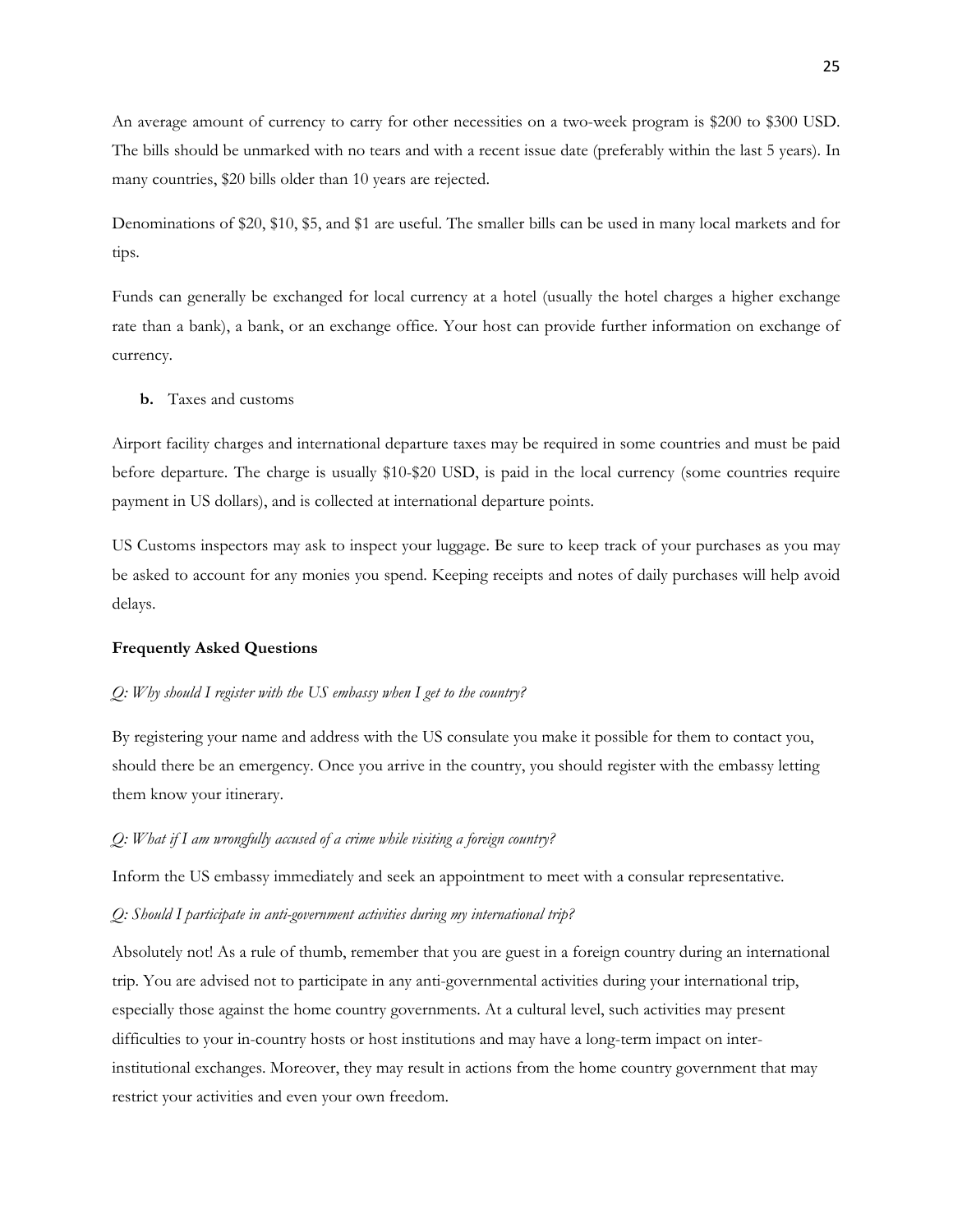You may feel strongly about what you observe in the host country. Imagine how you should behave when you are an invited guest in a friend's home. However, if your personal freedom or security is threatened or affected, you should contact the nearest US embassy for assistance immediately.

### *Q: Will the embassy be available to me if there are local demonstrations?*

US embassies look after their own citizens. Get to the embassy and show proof of who you are.

### *Q: Is it advisable to travel to countries that are undergoing elections?*

Maybe Yes, maybe No. Many countries, especially in the developing world, experience a high incidence of demonstrations and disruption of the peace when there are political activities taking place. Always check with the US Department of State before you leave. It regularly issues bulletins on countries undergoing upheaval and it issues "travel advisories."

#### *Q: Should I bring a telephone with me?*

U. S. phones can be converted to global phones prior to travel. This decreases significantly the cost of calling home. Email is available in many places and can be used to maintain contact with home.

### **Resources**

Abbott, A., Barrow, S., Lopresti, F., & Hittelman, E. (2005). International employment in clinical practice: Influencing factors for the dental hygienist, *International Journal of Dental Hygiene*, *3*(1), 37-44.

Dhaliwal, G. (2009). Teaching medicine to non-English speaking background learners in a foreign country, *Journal of General Internal Medicine, 24*(6), 773-777.

Edwards, P., & C. R. Davis. (2006, November/December). International nurses' perceptions of their clinical practice, *Journal of Continuing Education in Nursing*, *37*(6), 265-269.

Oxtoby, K. (2004). How to work abroad, *Nursing Times*, *100* (44), 20-22.

Pulcini, J., Jelic, M., Gul, R., & Loke, A. (2010). An international survey on advanced nursing education, practice and regulation, *Journal of Nursing Scholarship*, *42*(1), 31-39.

Sheer, B., & Wong, F. (2008). The development of advanced nursing practice globally, *Journal of Nursing Scholarship, 40*, 204-211.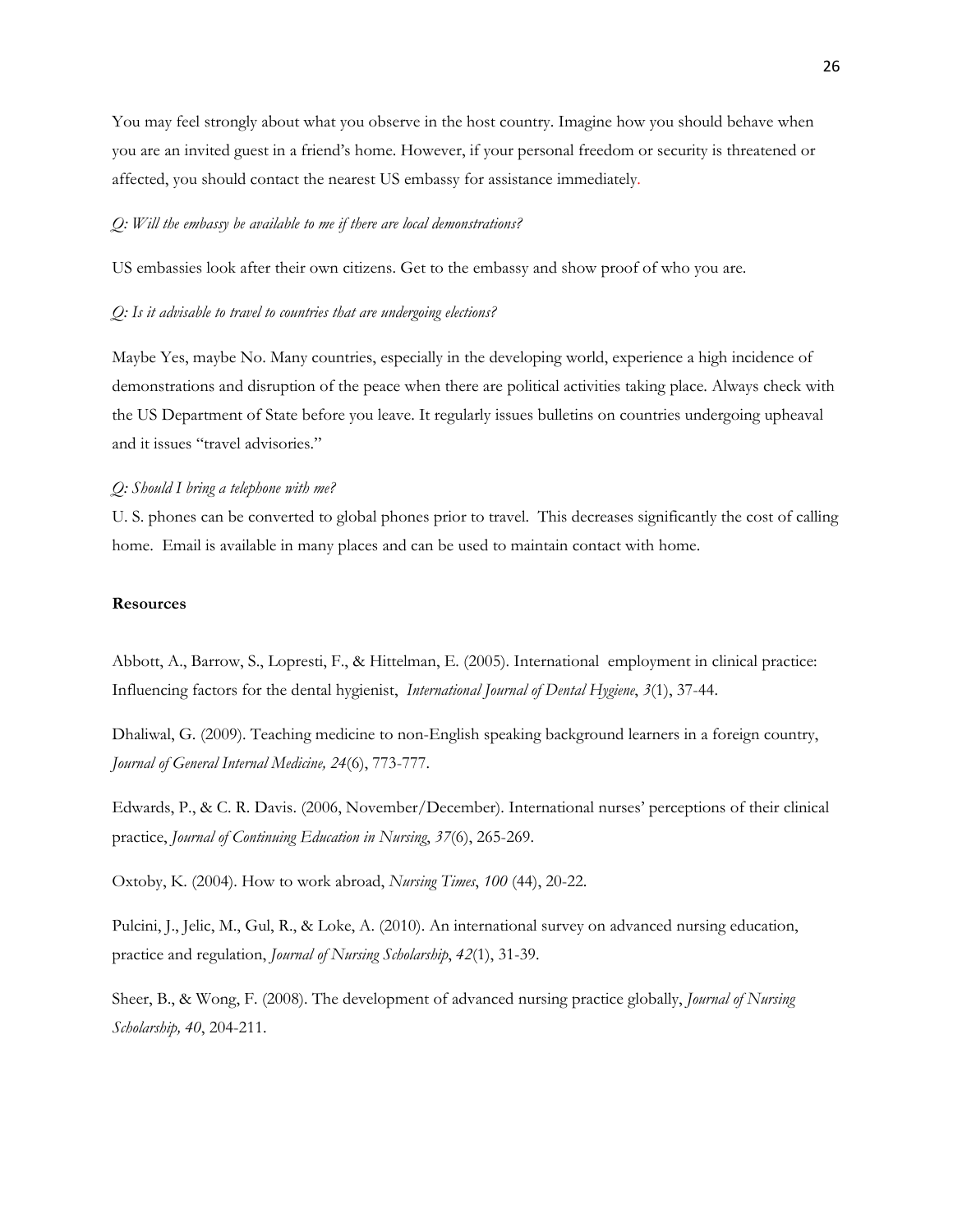Sloand, E., Bower, K., & Groves, S. (2008). Challenges and benefits of international clinical placements in public health nursing, *Nurse Educator*, *33*(1), 35-38.

Varma, Z. (2003). Nursing abroad stirs the soul, *AORN Journal*, *78*(1), 108-115.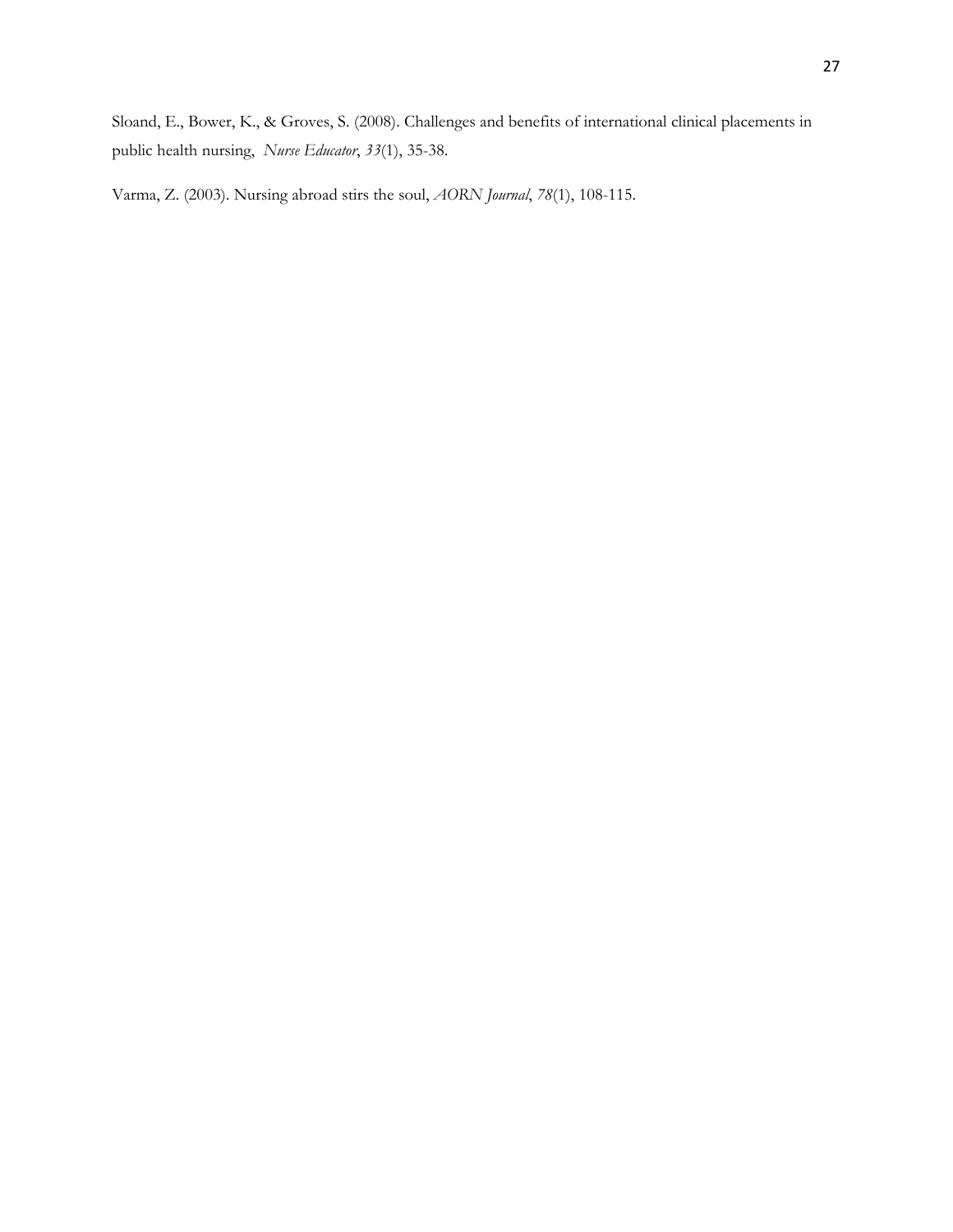### **Section Five: Debriefing Upon Return to the US**

This section provides debriefing tips upon returning to the US, including writing about lessons learned and designing next steps. A post-travel report is useful for justifying expanded travel abroad experiences and reflecting on the international exchange.

### **Faculty Role**

Debriefing is an act that allows for review and reflection. This is an evaluation, summarization, sharing and recounting of learning opportunities for individuals or a team. For students, journaling is often required and includes a record of experiences, reflection on those experiences, and an evaluation. Although debriefing occurs following the international experience, time to reflect should occur during the experience as well. Some faculty find it useful to have daily debriefing time.

## **Issues and Perspectives**

#### **a.** Post travel report

The post-travel report(s) should be prepared according to the policies, procedures, and protocols of the academic facility or institution. Likewise, appreciative recognition (gifting/thank you notes) of the experience should be expressed to the hosts or facilitators. It is important to include a review of the experience, report of expenditures, discussion of both positive and negative outcomes as well as making recommendations for future international/global activities. Assessment of student adaptation to a different culture is part of the debriefing as well as the student evaluation of the experience. This is the time to review current objectives and revise if necessary for future international experiences.

While debriefing of a team may occur on the last days of the trip, conducting the debriefing may be more fruitful in the days following the trip. This gives the team more time for reflection. Framework for the process should focus on review of the goals and objectives for the international experience. Team members should be informed prior to the trip and then reminded at the end regarding the time and modality for the debriefing process. Debriefing may occur in person or utilize technologies such as a conference call, Skype, or other technology, and should be a group activity. Additionally, course or travel surveys may be administered.

### **b.** Planning the next visit

The lessons learned through the experience and the knowledge gained through the debriefing can guide planning for a future international experiences. The same country can be visited or a new experience planned in a different setting.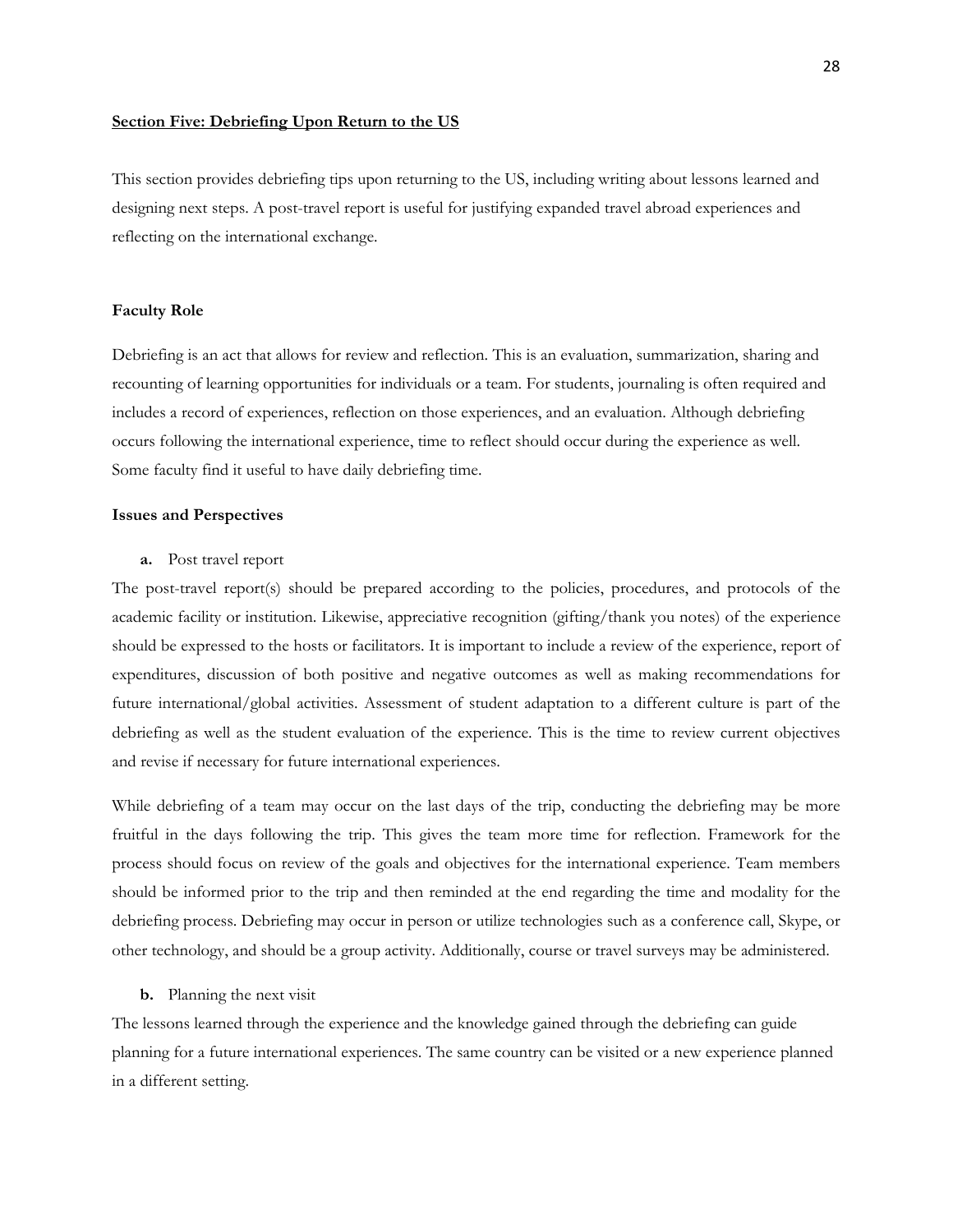**c.** Inviting international visitors to the US

As host faculty in the US, it is important to recognize that nurses share commonalities, regardless of place and language. It is important to engage the visitors and learn something about them and their country. Prior to their arrival, they may request assistance in finding convenient lodging. Assist them with transportation and understanding of local customs. Be generous with your time showing visitors around the school and clinical agencies and/or your local neighborhood/city/environment. If there are people in your community who are familiar with the culture of your guests or someone from their country who lives in your town or city, arrange introductions. Discreetly inquire about religious and dietary habits they observe, so you can make them feel respected and comfortable.

## **Resources**

Evanson, T., & Zust, B. (2006). "Bittersweet knowledge:" The long-term effects of an international experience, *Journal of Nursing Education, 45*(10), 412-419.

Green, S.S., Comer, L., Elliott, L., & Neubrander, J. (2011). Exploring the value of an international servicelearning experience in Honduras, *Nursing Education Perspectives, 33*(5), 302-307.

Kostovich,C., & Bermele, C.A. (2011). Lessons learned from teaching a study abroad course, *Nursing Education Perspectives, 33*(5), 308-310.

Smith, K., & Curry, K. (2011). Is it worth it? Measuring the long-term effects of an international experience for nursing students in Ecuador, *Journal of Community Health Nursing*, *28*(1), 14-22.

Texter, L. (2007, September). Teaching abroad: Lessons learned along the way, *Business Communication Quarterly,* 352-356*.* 

 Walsh, L., & DeJoseph, J. (2003). "I saw it in a different light": International learning experiences in baccalaureate nursing education, *Journal of Nursing Education*, *42*(6), 266-272.

Williams, R. (2010). Making a difference as a nurse consultant, *Nursing Older People*, *22*(2), 18-21.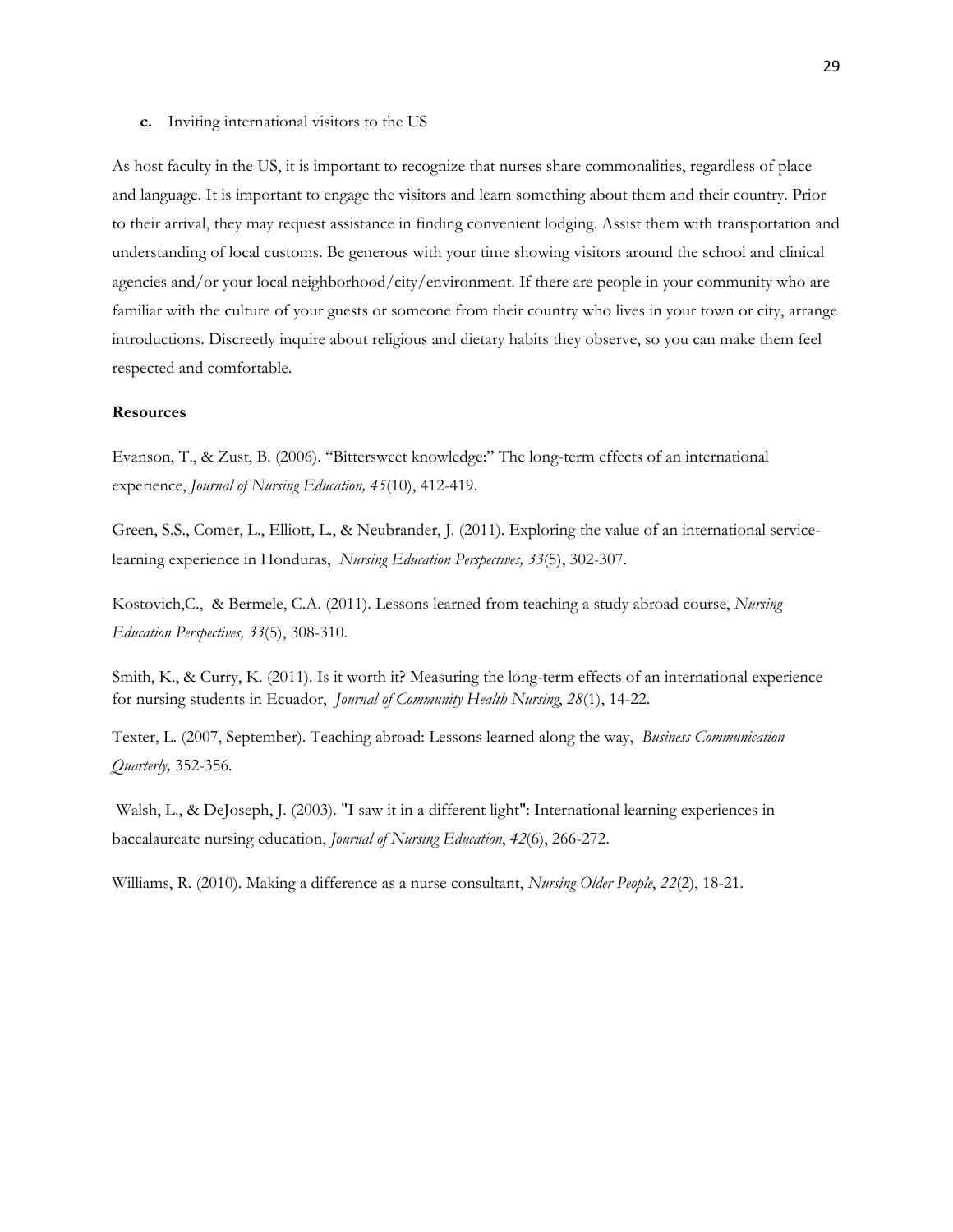## **Bibliography**

Ard, N., & Valiga, T. M. (2009). *Clinical nursing education: Current reflections*. New York, NY: National League for Nursing

Benner, P., Sutphen, M., Leonard, V., & Day, L. (2010). *Educating nurses: A call for radical transformation*. San Francisco, CA: Jossey-Bass

D'Avanzo, C. E. (2008). *Mosby's pocket guide series. Cultural health assessment* (4<sup>th</sup> ed.). St. Louis: Mosby-Elsevier.

Finkelman, A., & Kenner, C. (2009). *Teaching IOM: Implications of the Institute of Medicine reports for nursing education* (2nd ed.). Silver Spring, MD: American Nurses Association.

Fitzpatrick, J.J., Shultz, C.M., & Aiken, T.D. (2010). *Building a science of nursing education: Foundation for evidencebased teaching-learning*. New York, NY: National League for Nursing

Fitzpatrick, J. J., Shultz, C. M., & Aiken, T. D. (2010). *Giving through teaching: How nurse educators are changing the world*. New York: Springer.

Halstead, J.A. (2007*). Nurse educator competencies: Creating an evidence-based practice for nurse educators.* New York, NY: National League for Nursing.

Holtz, C. (2008). *Global health care issues and policies*. Boston: Jones and Bartlett.

Merriam, S.B., Courtenay, B.C., & Cervero, R.M. (Eds.) (2006). *Global issues and adult education perspectives from Latin America, southern Africa, and the United States*. San Francisco: Jossey-Bass.

National League for Nursing. (2010). *Outcomes and competencies for graduates of practical/vocational, diploma, associate degree, baccalaureate, master's, practice doctorate and research doctorate programs in nursing.* New York, NY: National League for Nursing.

Plotnick, J., & Leffers, J. *Volunteering at home and abroad: The essential guide for nurses*. Indianapolis: Sigma Theta Tau International Honor Society for Nurses.

Stallwood, L.G., & Groh, C. (2011). Service learning in the nursing curriculum: Are we at a level of evidencebased practice? *Nursing Education Perspectives*, *33*(5), 297-301.

### **Web Resources**

Centers for Disease Control and Prevention (CDC): www.cdc.gov

*CDC′s mission is to collaborate to create the expertise, information, and tools that people and communities need to protect their health – through health promotion, prevention of disease, injury and disability, and preparedness for new health threats. It includes a center for global health.* 

Council for International Education Exchanges, Faculty and Student Study Abroad: www.ciee.org

*CIEE is a non-profit, non governmental international exchange organization that helps people gain understanding, acquire knowledge, and develop skills for living in a globally interdependent and culturally diverse world. They develop and administer*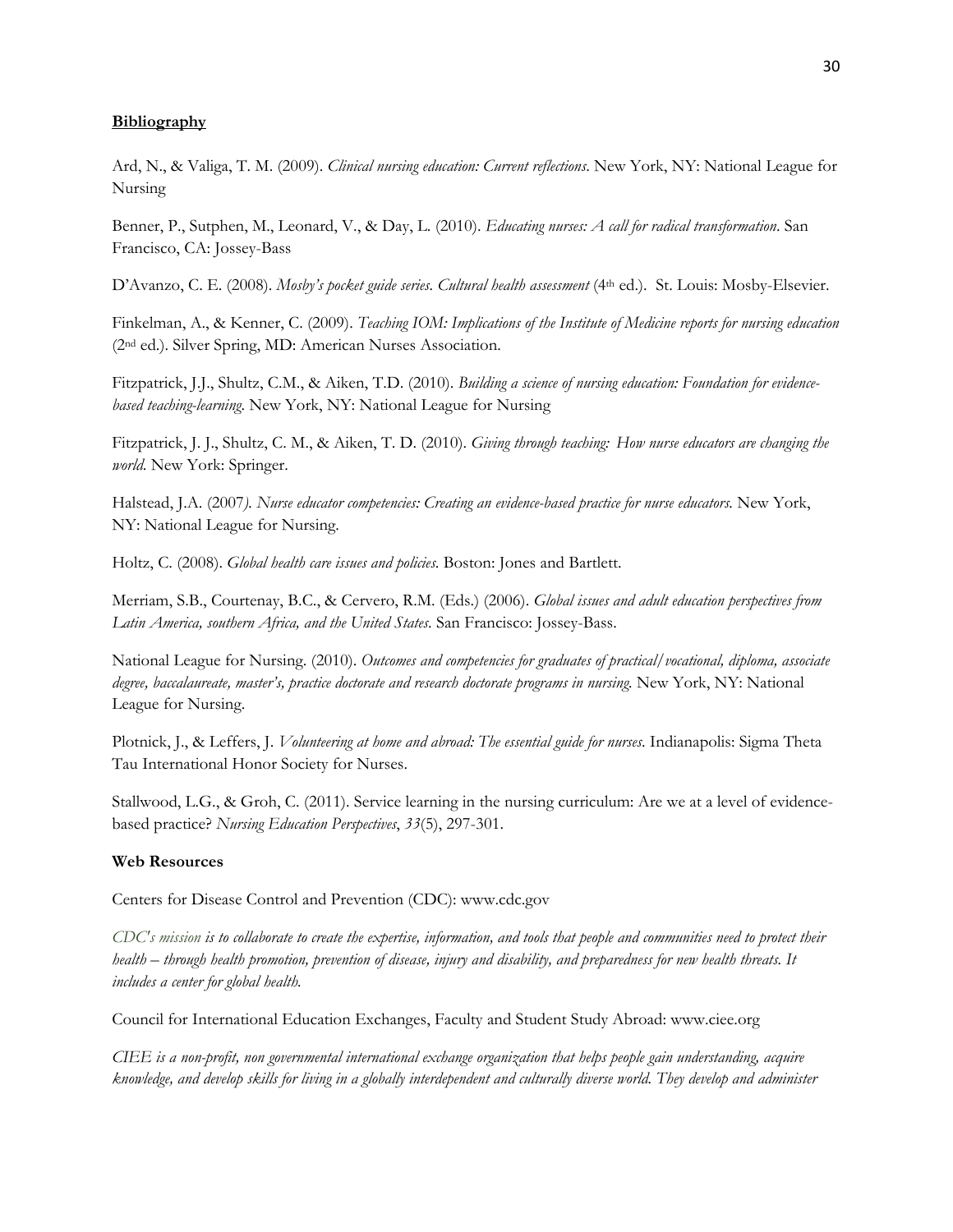*programs, advocate for the advancement of international education, and build knowledge through CIEE research, publications, and conferences.* 

Community Colleges for International Development, Inc.: www.ccid.org

*The mission of CCID is to provide opportunities for building global relationships that strengthen educational programs, and promote economic development.* 

CGFNS International: www.cgfns.org

*The mission of CGFNS International, an immigration neutral non-profit organization (also known as the Commission on Graduates of Foreign Nursing Schools) is to serve the global community through programs and services that verify and promote the knowledge-based practice competency of health care professionals.* 

Embassies and Consulates of the US: www.usembassy.gov/

Embassies and Consulates of the World: www.embassyworld.com

*Embassy world provides a comprehensive list of contact resources for all the world's diplomatic offices*.

International Council of Nurses: www.icn.ch

*The mission of the International Council of Nurses (ICN), a federation of over 135 national nurses associations, is to represent nursing worldwide, advance nursing worldwide and influence health policy.* 

International Education Research Foundation: www.ierf.org

*IERF's mission is to research and disseminate information on world educational systems and to facilitate the integration of individuals educated outside the United States into the US educational environment and work force.* 

National League for Nursing: www.nln.org

*The National League for Nursing, an organization of over 33,000 individual and 1,200 institutional members, promotes excellence in nursing education to build a strong and diverse nursing workforce to advance the nation's health*.

National League for Nursing Accrediting Commission: www.nlnac.org

*The National League for Nursing Accrediting Commission (NLNAC) is responsible for the specialized accreditation of nursing education programs (Clinical Doctorate, Master's, Baccalaureate, Associate, Diploma, and Practical programs).* 

Sigma Theta Tau International Honor Society of Nursing: http://www.nursingsociety.org

*The mission of the Honor Society of Nursing, Sigma Theta Tau International, a global community of nurse leaders in 86 countries, is to support the learning, knowledge and professional development of nurses committed to making a difference in health worldwide*.

Transportation Security Administration: www.tsa.gov

*All passengers and bags traveling via a commercial aircraft today are screened before boarding a flight in the US International travelers arriving in the US are screened before they meet a connecting flight. Information is provided regarding the screening*